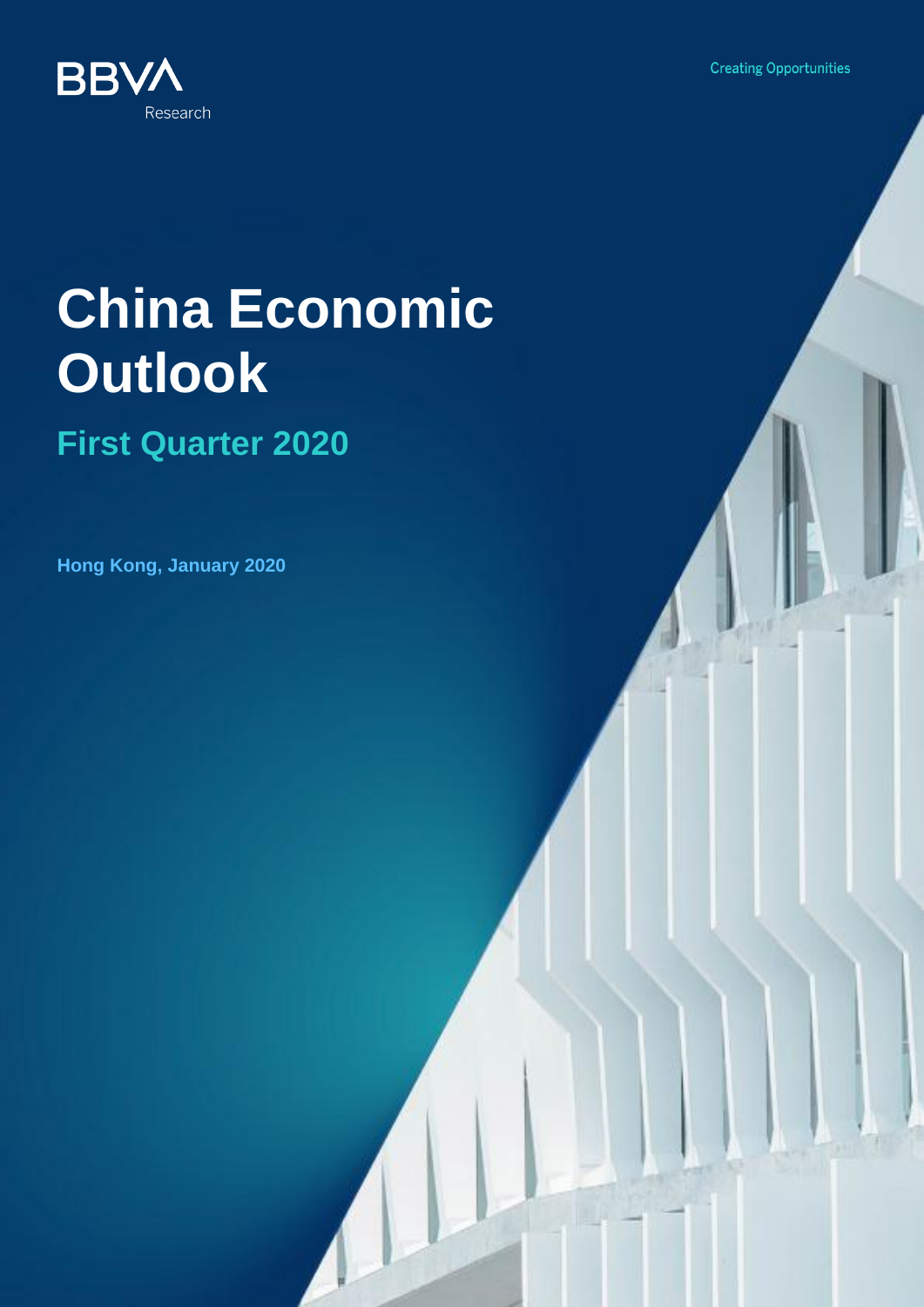

# Index

| 1. Prospects of a global slowdown are reinforced in a context of increasing |  |  |
|-----------------------------------------------------------------------------|--|--|
|                                                                             |  |  |
|                                                                             |  |  |
|                                                                             |  |  |

<span id="page-1-0"></span>Closing date: January 22, 2019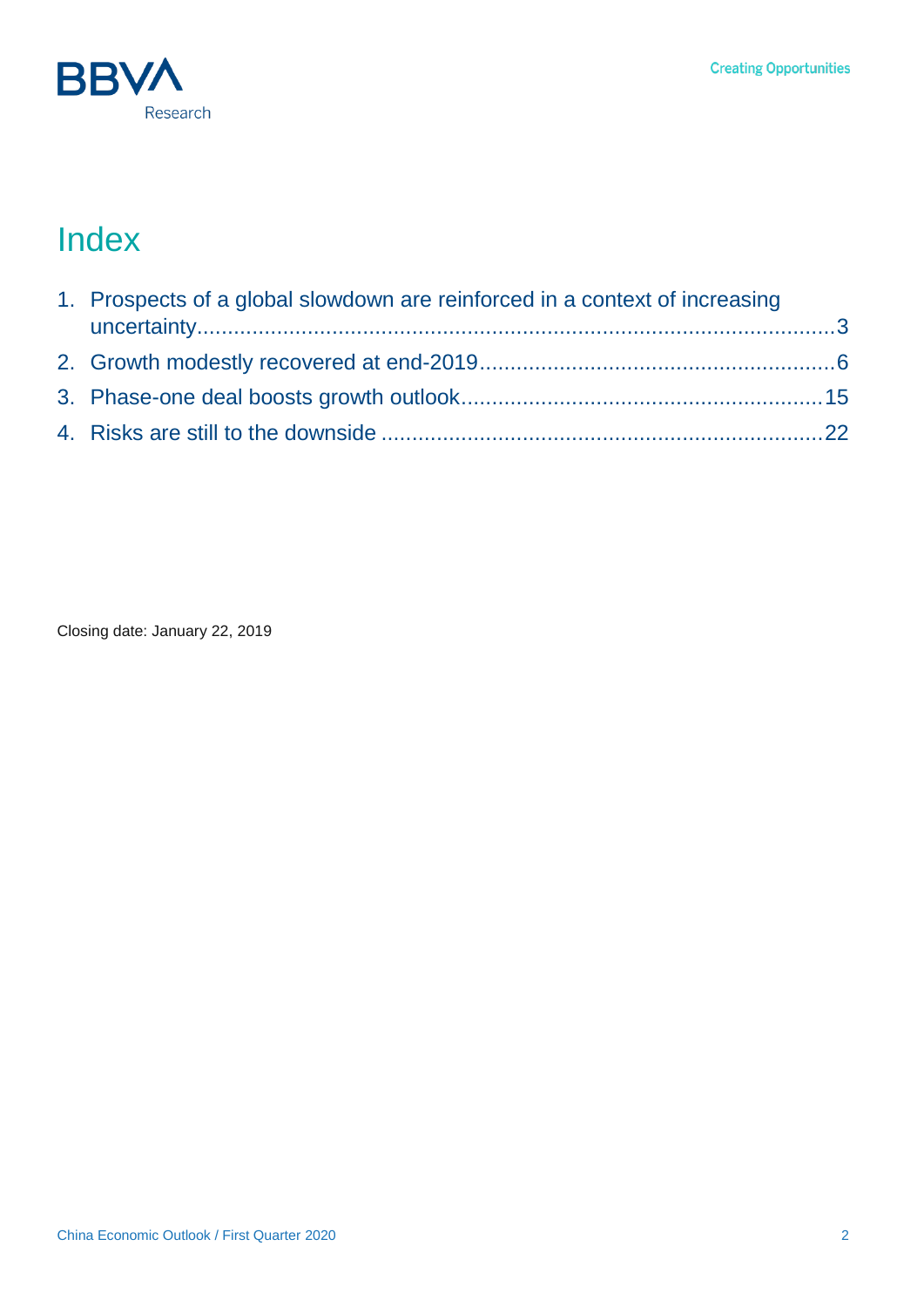

# 1. Decreased uncertainty paves the way for stabilizing global growth

**The easing of trade tensions between the US and China, and the disappearance of the risk of a disorderly Brexit in the short term (though still existing for late 2020) have contributed to a fall in economic uncertainty. This has paved the way to curb the slowdown in growth and stabilize the global economy**, even though protectionism will continue to affect world trade, and the geopolitical and structural risks remain high. In addition, the stabilization prospects for global growth have been bolstered by the relative strength of activity in the US and by the upward surprises in growth data in China and in the Eurozone. Similarly**, economic policy has continued to support activity, and will continue to do so in the coming quarters, at least in the major world economies**. After recent monetary stimulus measures, both the US Federal Reserve and the ECB are expected to keep interest rates at current low levels for a prolonged period of time, while China will take additional fiscal and monetary stimulus steps. Greater optimism about the global environment has also led to a clear improvement of financial markets. As a result, following a steady worsening in the outlook for the global economy throughout 2019, **growth forecasts for China and the Eurozone are now being revised slightly upward, while prospects for gentle moderation in the US continue.**

#### **Global environment: a more positive tone in recent months, following the decline seen in much of 2019**

**2019 was a year marked by a slowdown in growth worldwide.** According to BBVA Research estimates, the world economy grew by 3.2% over the year, the lowest rate since 2009 (between 2010 and 2018, the average expansion of global GDP was 3.8%), and 0.4 percentage points below 2018 growth.

**The decrease in growth in 2019 was largely due to the structural slowdown of the Chinese economy and the cyclical moderation in the US, especially after the effects of the fiscal stimulus adopted in 2018 faded. The escalating protectionism added to these factors and helped to drive global growth downwards.** Investment and exports weakened, in contrast to the relatively strong performance of private consumption, bolstered by the relative strength of labor markets, low inflation and counter-cyclical policies adopted in the main regions.

**Economic policy has played a key role in mitigating risks.** The fiscal stimulus launched in China and, to a lesser extent, in the Eurozone and, above all, the Fed's monetary stimulus prevented further moderation of growth in 2019. In addition, these measures were fundamental to limiting volatility in financial markets.

Despite the complexity of the economic and geopolitical context, some positive news in recent months have helped to clarify the picture. Notably, they include an **improvement in the tone of conversations between the US and China, which have reached a "phase one" trade deal.** The US has agreed not to impose new tariffs and to halve those introduced in September of last year (on USD 120 billion of Chinese exports), while China has agreed to increase purchases of goods produced by the US (mainly agricultural products) and has promised better protection of intellectual property rights, among other measures.

**The agreement itself does not significantly reduce tariffs.** China's average import rate for US products will remain at around 21% (compared to 8% at the start of 2018), while the average tariff levied by the US on Chinese products will only fall from 21% to about 19% (compared to around 3% just two years ago). **In addition, there are risks related to the implementation of the announced measures, and a permanent solution to the structural and technological issues still seems far off. However, it is good news** that, at least temporarily, changes the negative dynamics of relations between the two countries and can strengthen the confidence of economic agents.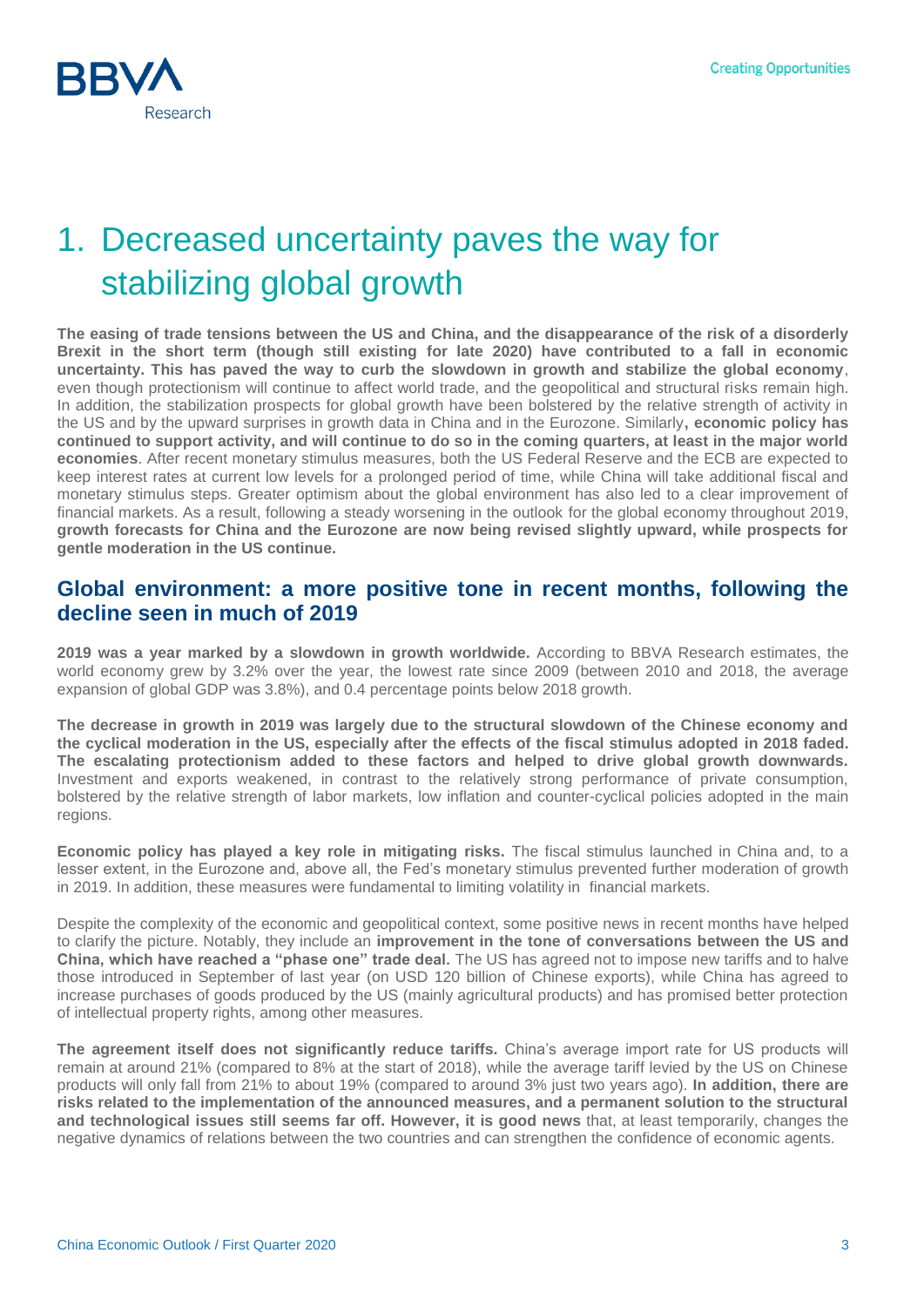**Creating Opportunities** 



**The trade agreement between the US and China, progress made toward resolving Brexit, US economic data, and the upward surprises in growth in China and the Eurozone have generated some optimism in financial markets, despite recent concerns about the rise in geopolitical tensions between the US, Iran and Iraq.** Thus, financial volatility has declined, sovereign debt yields have rebounded (see Figure 2.1), the stock markets are trending upwards, and the appetite for risk has grown, which in turn has favored some emerging markets' assets.

**Recent developments have** also **prompted both the Fed and the ECB to keep their benchmark interest rates steady in recent months** (at 1.7% and -0.50%, respectively), rather than announcing additional cuts.



Figure 2.2. **GLOBAL GDP GROWTH: 2016-2021**  $(% )$ 2016 2017 2018 2019(f) 2020 (f) 2021 (f)

 $Chins -$ 

Eurozone

 $-$  USA  $-$ 

Source: BBVA Research based on Haver (f) Forecast.

Source: BBVA Research

Global

#### **After growing 3.2% in 2019, the global economy will expand 3.2% in 2020 and 3.3% in 2021, less than in previous years**

After slowing its pace in 2019, global growth is likely to remain at 3.2% in 2020 and to gradually accelerate to around 3.3% in 2021. **While the strategic rivalry between the US and China will continue to generate tensions, and other regions may be affected by new protectionist measures, global uncertainty is expected to remain lower than in 2019**, enabling the global slowdown process to end. **These growth forecasts are also dependent upon keeping geopolitical tensions in check, in addition to other risks threatening the world economy.** Specifically, the BBVA Research scenario assumes that recent tensions between the US, Iran, and Iraq will have no permanent negative impact on the global environment. In particular, oil prices are expected to stabilize at about USD 61 per barrel over the next two years, below the average value recorded in 2019 (USD 64) or the current price (USD 68). This expected reduction in crude oil prices is based on a gradual improvement in global demand and a forecast increase in supply from non-OPEC countries. Should an escalation of instability in the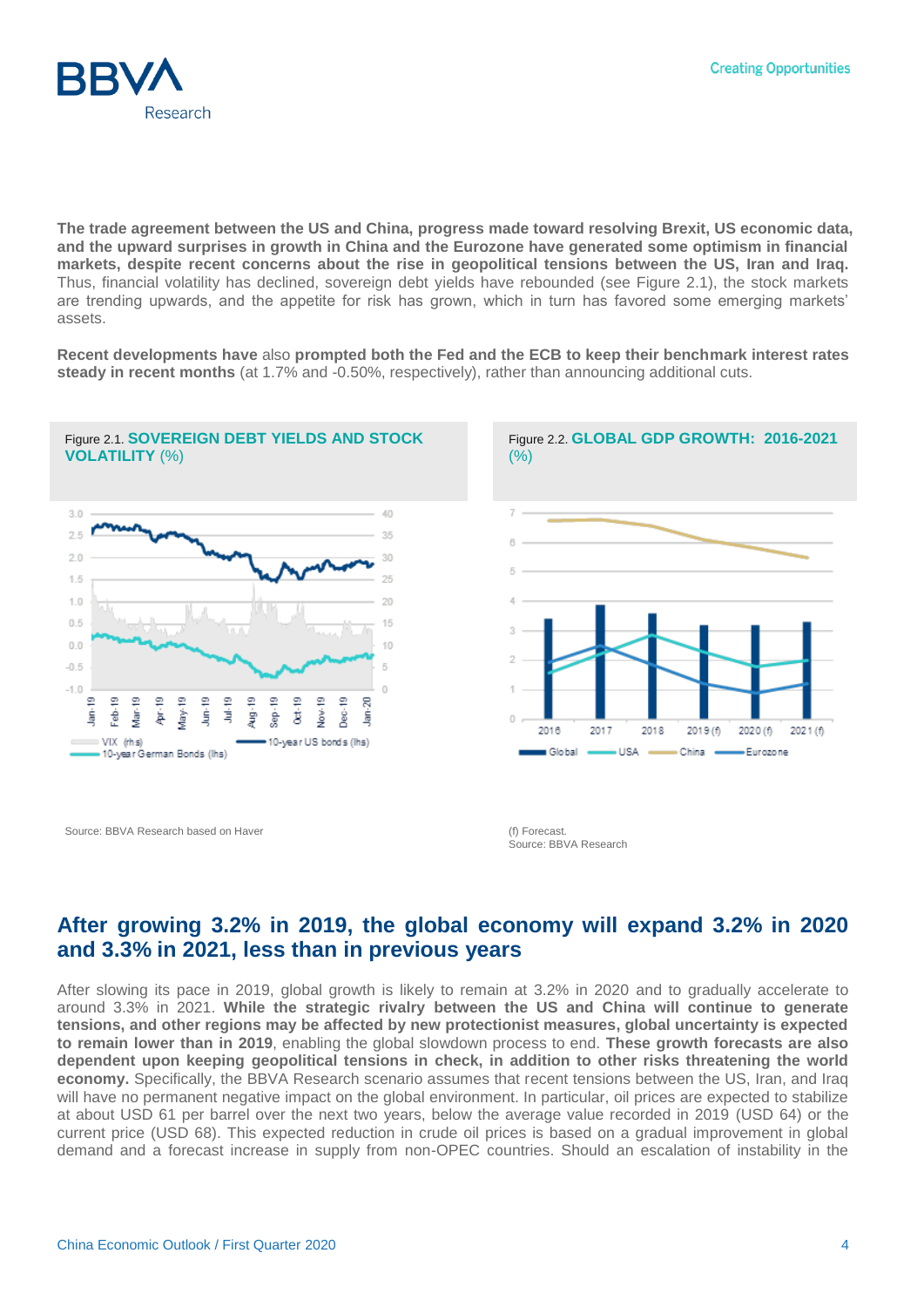

Middle East drive oil prices up to USD 70 a barrel and keep them at these levels throughout 2020, global growth over the next biennium could be undermined by between one and two tenths, with Europe suffering the greatest impact.

**The prospects for stabilization are likewise backed by the view that economic policy will continue to support activity** in most regions. Specifically, in a setting of limited inflationary pressures, **both the Federal Reserve and the ECB are expected to maintain current rates throughout 2020 and 2021**, although additional stimulus measures cannot be not ruled out in either case in the event of further decline of the outlook, nor are rate hikes out of the question in the US if inflation rises more than expected. Furthermore, fiscal policy will act as a stimulus in the Eurozone and, primarily, in China, where there will be more public investment in infrastructure than expected three months ago. This will be compounded by the Chinese central bank's monetary expansion measures, although they will be limited by the recent rebound, largely temporary, in inflation. Thus, official interest rates are forecast to drop in the coming months, from 4.1% to 3.9% and bank reserve requirements are expected to fall again.

**In the US, prospects remain for a slight slowdown toward near-potential growth rates:** after 2.9% growth in 2018, the economy grew 2.3% in 2019 and will expand by about 1.8% in 2020 and 2.0% in 2021 (see Figure 2.2). Thus, the growth cycle that began in 2010 will continue, in a setting in which political upheaval could increase with the November 2020 presidential elections, despite the risk of recession, which, at any rate, has shrunk in recent months.

**In China, the economy will continue to slow down moving forward, but at a more pace than previously expected**. Specifically, forecasts point to a growth rate of around 5.8% in 2020, three tenths lower than in 2019, and 5.5% in 2021. The improvement in the forecast for 2019 (+0.1pp) is due to the fact that growth slowed somewhat less than expected in recent months, while the adjustment of the 2020 forecast (+0.2pp) was prompted by the agreement with the US and the improved outlook for the future relationship between the two economies, as well as the decision to intensify the use of fiscal policy as a stimulus tool for activity. In any case, the risks associated with a disorderly deleveraging of the economy continue to exist.

**Growth forecasts for 2019 and 2020 have been revised slightly in the Eurozone.** After ending 2019 with a 1.2% (+0.1pp) increase, growth is expected to reach 0.9% (+0.1pp) in 2020 and 1.2% in 2021. The positive surprises in activity indicators in recent months, as well as the eliminated risk of a no-deal Brexit at the end of January, have contributed to the upward revisions, although this risk could increase in late 2020.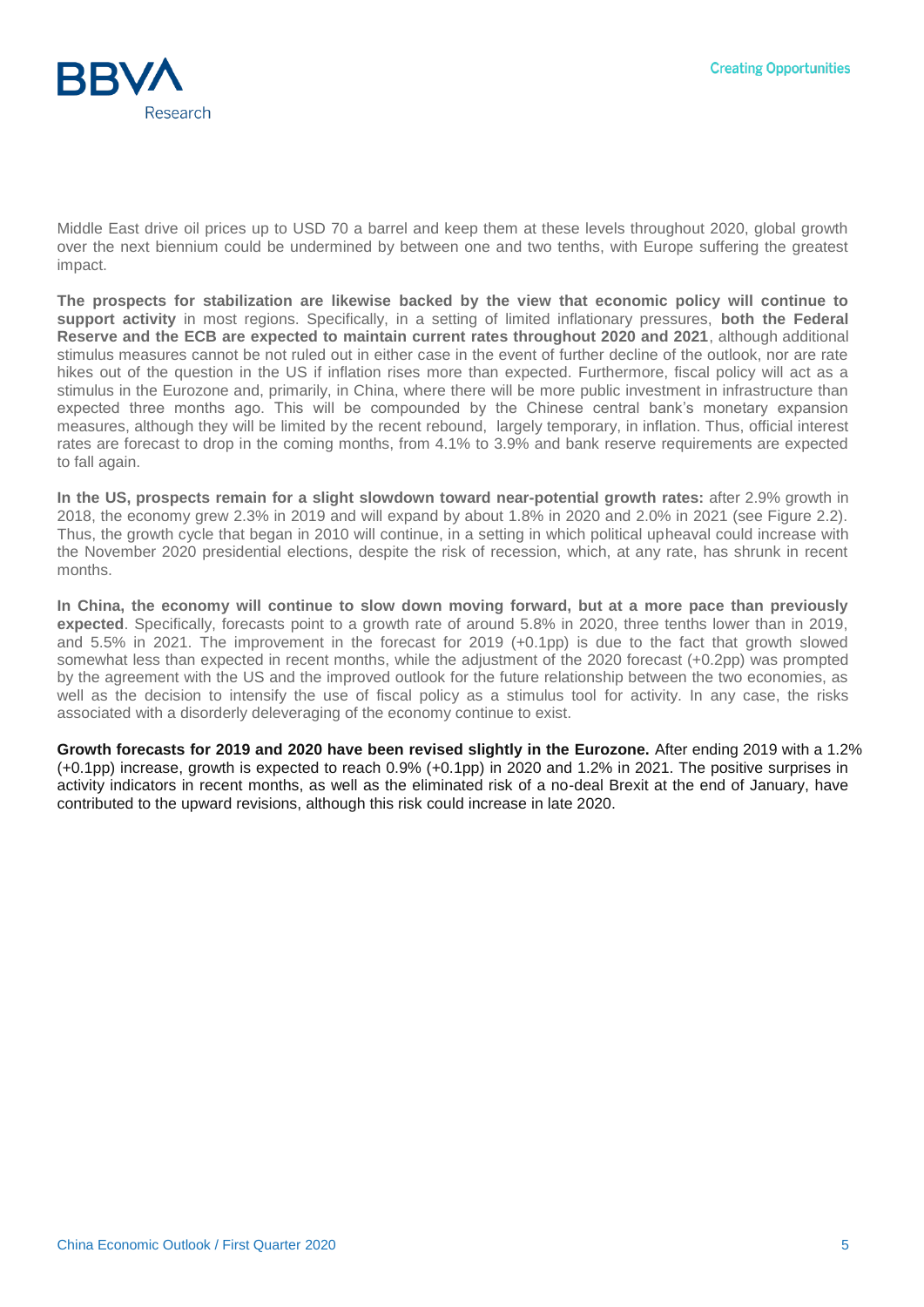# 2. Growth modestly recovered at end-2019

The 2019 Q4 GDP growth came out at 6.0% y/y, flat with the previous month's reading and Bloomberg consensus. The 2019 whole year GDP growth reached 6.1%, the lowest growth rate for the past three decades, but it is within the authorities' growth target of "6-6.5%". On sequential term, the economy grew by 1.5% q/q, flat with that of Q3 and higher than the market consensus at 1.4% q/q. That means, Chinese economic growth has slightly recovered in the last quarter of 2019, although it continued its medium-to-long term slowdown trend amid unsettled trade war and domestic structural obstacles.

There are several positive factors for the current round of growth recovery. Chief among them is the signing of China-US phase-one trade deal which achieved a temporary truce for the ever- escalating China-US trade war. Other pro-growth tailwinds include: (i) the temporary truce of China-US trade war might substantially improve domestic confidence of both producers and consumers; (ii) the previously implemented stimulus measures, in particular the RMB 2 billion tax cut in 2019, have started to take effect; (iii) the stabilization of global economy, together with the reduced US tariffs contained in the phase-one trade deal, has lent more support to China's export sector.

Besides these tailwinds above, the authorities have implemented a series of easing monetary and fiscal measures starting from 2H 2018 to avert growth slowdown. On monetary policy side, the main monetary easing measures in 2019 include two RRR cuts, lowering the LPR by three times to 4.15% at end-2019 and facilitating Small and Medium Enterprises (SMEs) financing. Fiscal easing measures include RMB 2 trillion tax cut package, specialpurpose local government bond of RMB 2.15 trillion to provide funds for local governments to expand infrastructure projects, and allowing local government special bonds to be used as equity for projects, etc. On balance, the policy easing measures in this round are accommodative but quite measured, which means the authorities are striking a balance between stimulating growth and maintaining the debt level.

However, more uncertainties might happen in the second half of this year as the US presidential campaign is bound to heat up toward the November election, which could be compounded by the progress of trade talks in next stages. Moreover, China is still subject to a series of domestic structural problems such as serious overcapacity in certain industries, the indebtedness of the corporate sector and the shrinking room of monetary and fiscal policy. All of them will exert certain downward pressure on China's growth going forward.

# **The modest recovery at end-2019 is broad-based**

The 2019 Q4 GDP growth came out at 6.0% y/y, flat with the previous month's reading and Bloomberg consensus. The 2019 whole year GDP growth reached 6.1%, the lowest growth rate for the past three decades, but it is within the authorities' growth target of "6-6.5%". On sequential term, the economy grew by 1.5% q/q, flat with that of Q3 and higher than the market consensus at 1.4% q/q. Our BBVA MICA model yields an estimate of 6.1% y/y in the fourth quarter based on a series of high frequency data (compared with 6% estimation for Q3), in line with the growth recovery. (Figure 2.1 and 2.2)

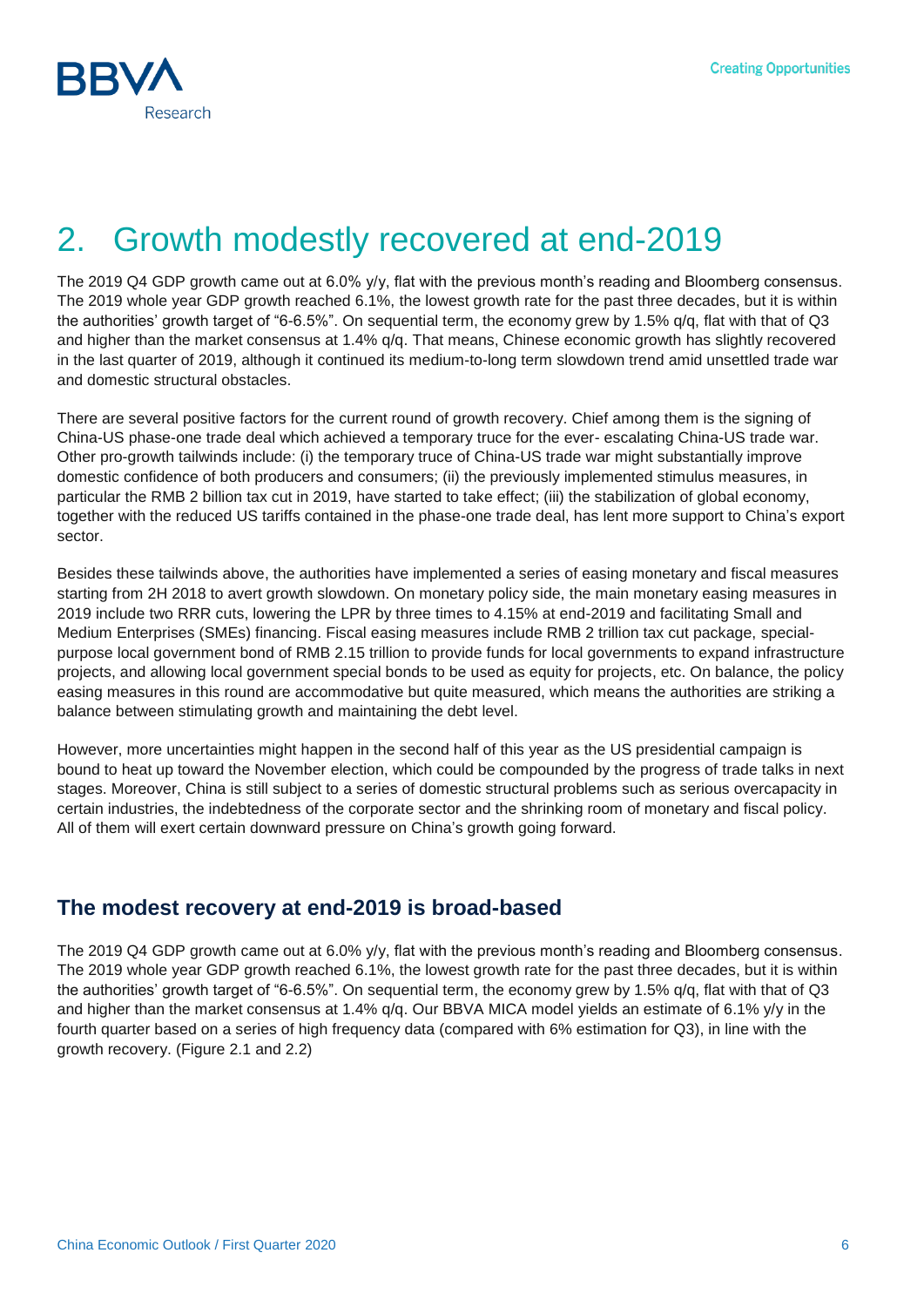



Figure 2.1 **GDP GROWTH RATE IN Q4 2019**

By category, for Q4 2019, the contribution of consumption to GDP growth reached 3.53%, slightly lower than the previous quarter's reading at 3.75%, indicating a lower consumer's willingness amid economic uncertainties. On the other hand, due to the authorities' stimulus measures on investment, the contribution of investment to GDP growth increased from 1.23% in Q3 to 1.9%. However, the contribution of net exports to GDP decreased to 0.67% from 1.22% in Q3, due to the faded effect of exports front-loading behavior.

Regarding the growth quality, it to some degree deteriorated in 2019. In particular, financial sector's growth rate reached 9.2% in 2019 from 8.9% in 2018, while its contribution to GDP increased to 7.8% in 2019 from 2018 reading at 7.7%, which reflects that the size of financial sector is expanding while of real activities is shrinking. Actually, in the past years, financial sector's contribution to GDP has been increasing over time while GDP growth has been declining. Meanwhile, firm profit decelerated significantly in 2019 to -2.1% ytd y/y (Jan to Nov 2019) from 10.3% ytd y/y at end-2018. (Figure 2.3 and 2.4)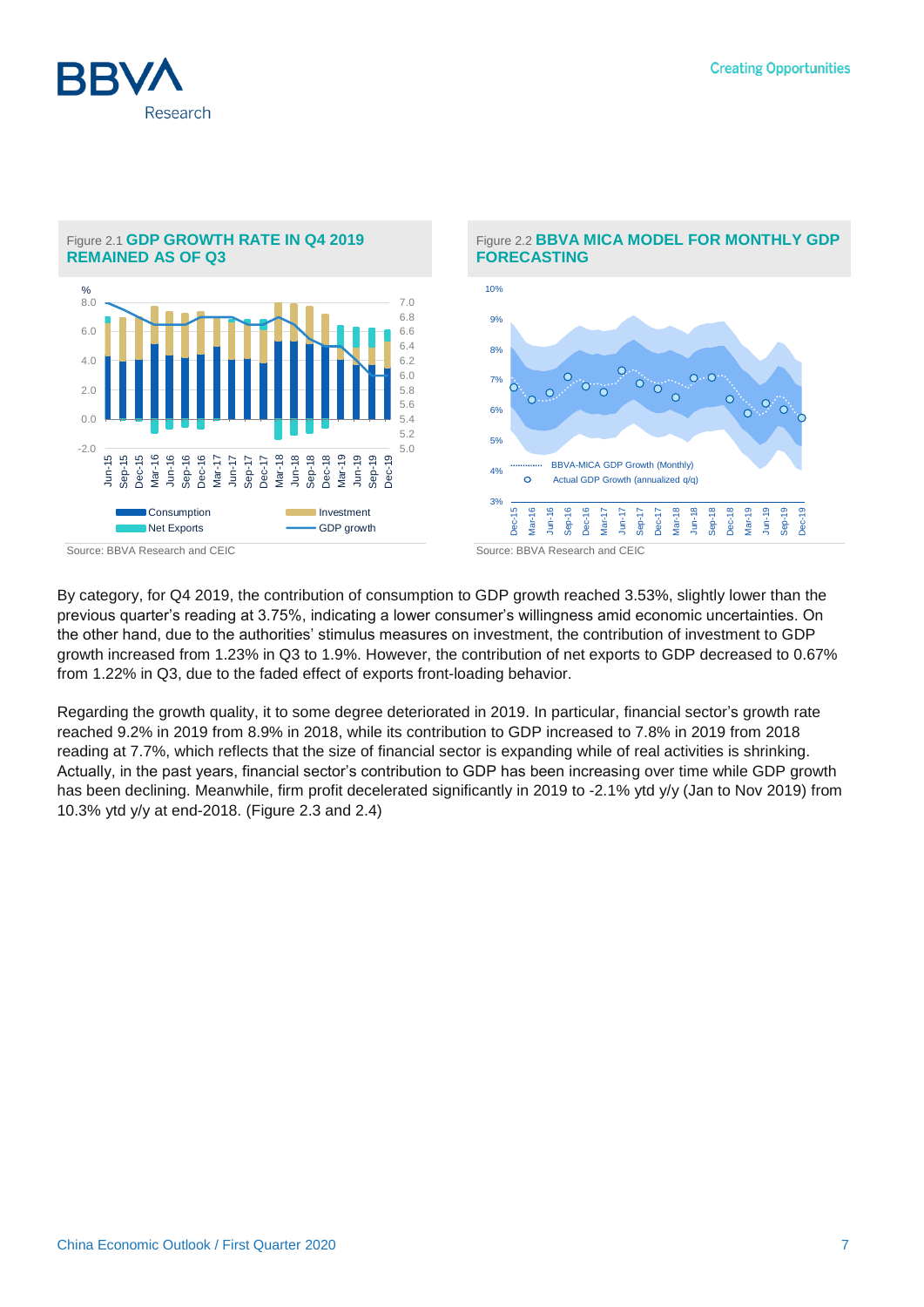

#### Figure 2.3 **FINANCIAL SECTOR'S CONTRIBUTION TO GDP HAS BEEN INCREASING OVER TIME…**



#### Figure 2.4 **…WHILE FIRM PROFIT HAS BEEN DECLINING**



Source: BBVA Research and CEIC Source: BBVA Research and CEIC

The economic recovery is broad-based in December as all of the economic indicators are better than the previous readings and the market consensus.

The performance of the supply side recovered after the US-China announced the accomplishment of long-waited phase-one deal, rebuilding the producers' sentiments. Regarding the PMI surveys, the NBS PMI, which tilts towards large and medium size SOEs, remained at the previous level of 50.2 which is above the watershed level of 50. Meanwhile, Caixin PMI whose sample tilts toward SMEs, although decelerated marginally from 51.8 to 51.5 in December, it is still above the watershed level. Industrial production surprisingly rebounded to 6.9% y/y in December from 6.2% y/y in the previous month (consensus: 5.9% y/y). (Figure 2.4)

On demand side, the growth of retail sales in December remained at 8% y/y as of the previous month. (Figure 2.5) In particular, the auto sales growth picked up from its previous negative growth to 1.8% y/y in December, reflecting the gradual recovery of auto market after it reached the trough in 2019 due to the faded effect of previous auto tax cut. The online shopping growth still maintained its momentum, reaching the fast speed of growth at 19.5% y/y for 2019, compared with 19.7% ytd y/y for November.

Performance of fixed asset investment also picked up in December, increasing to 5.4% ytd y/y from 5.2% ytd y/y in the previous month (Bloomberg consensus: 5.2% ytd y/y). Manufacturing investment picked up to 3.1% ytd y/y from 2.1% ytd y/y in the previous month, indicating that the phase-one deal with the US helped the recovery in confidence to stimulate producers to expand their capacity. At the same time, the authorities' easing efforts have boosted the investment in the property sector and infrastructure sector. In particular, the growth rate of infrastructure investment rebounded to 3.3% ytd y/y in December, while real estate investment remained at a comparatively high level at 9.4% ytd y/y in November. (Figure 2.6 and 2.7)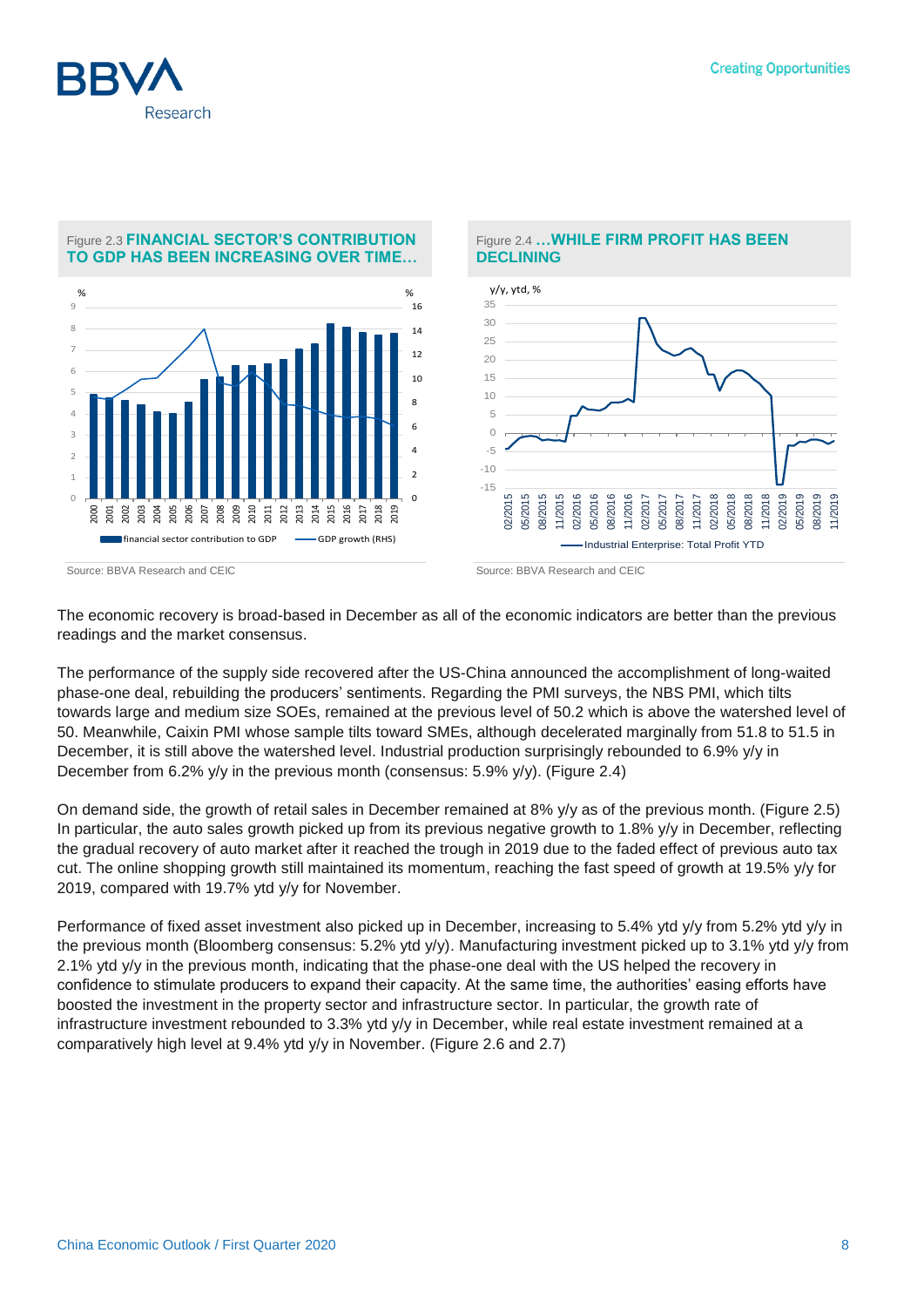

#### Figure 2.4 **PMI ABOVE THE WATERSHED LEVEL OF 50 WHILE IP REBOUNDED**



#### Figure 2.6 **FAI ALSO PICKED UP FROM THE PREVIOUS READING**



#### Figure 2.5 **RETAIL SALES GROWTH REMAINED AS OF THE PREVIOUS MONTH**



Source: BBVA Research and CEIC Source: BBVA Research and CEIC

#### 0.0 5.0 10.0 15.0 20.0 25.0 30.0 35.0 40.0 Aug-14 Dec-14 Apr-15 Aug-15 Dec-15 Apr-16 Aug-16 Dec-16 Apr-17 Aug-17 Dec-17 Apr-18 Aug-18 Dec-18 Apr-19 Aug-19 Dec-19 Private FAI **- Aggregate FAI - Public FAI** ytd y/y %

Source: BBVA Research and CEIC Source: BBVA Research and CEIC

#### Figure 2.7 **…WHILE INVESTMENT WAS BOOSTED MOSTLY BY PUBLIC INVESTMENT**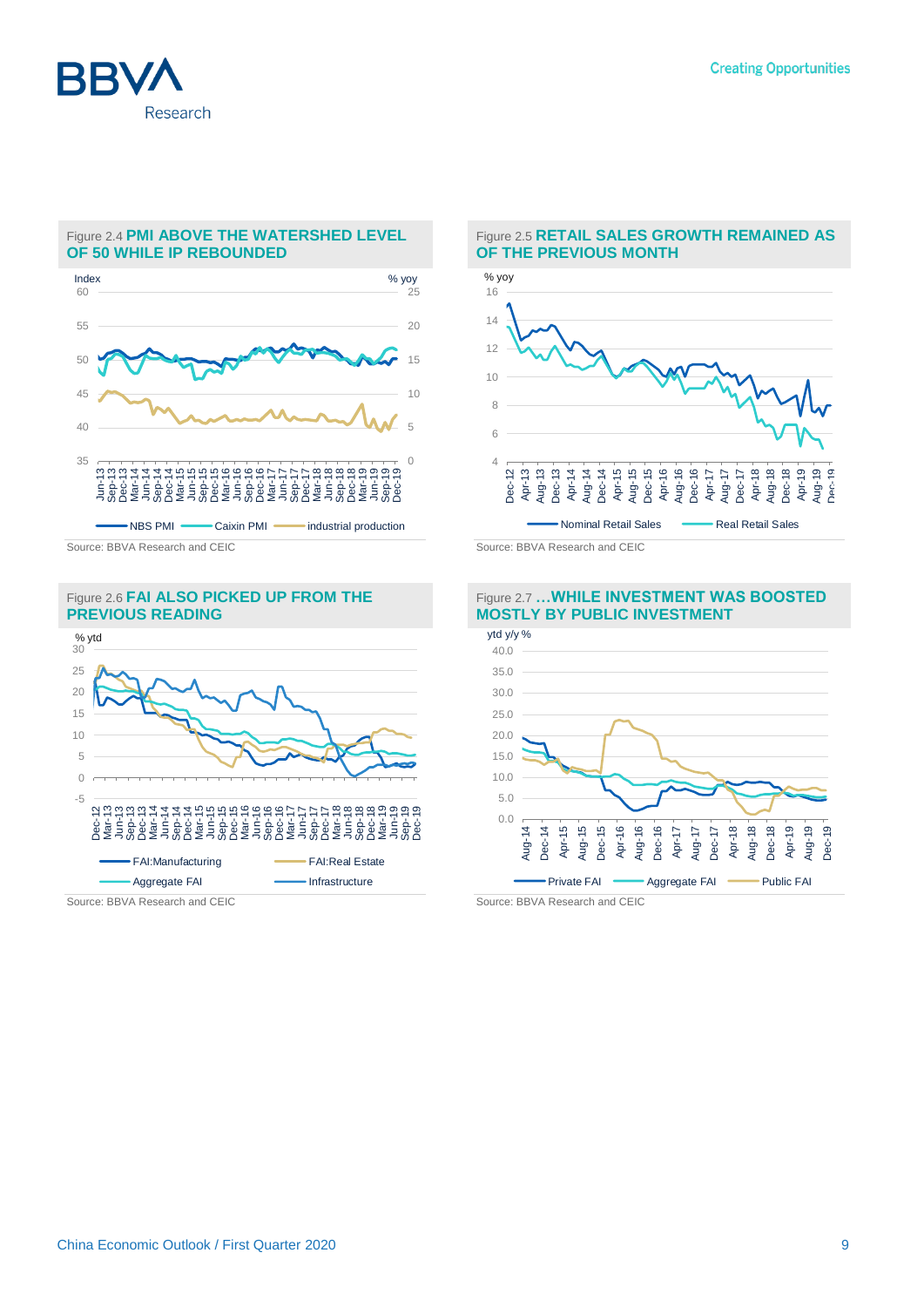# **Inflation picked up on rallying pork prices**

Research

Headline CPI inflation of December 2019 came out at 4.5% y/y (consensus: 4.7% y/y), flat with the outturn in the previous month, which is the highest record since January 2012. The persistently high CPI was primarily driven by the impact of African Swine Flu (ASF) which has lasted throughout 2019. The rampant ASF led to the substantial supply reduction in pork and thereby contributed to the rise of food prices. In the meantime, PPI picked up slightly to -0.5% y/y in December from -1.4% y/y of the previous month, but still in the negative territory, in line with higher prices of oil and other raw materials in recent months.

By CPI categories, the pork price rocketed at 97% y/y in December, compared with 112% in the previous month. The only silver lining is that pork price month-on-month growth declined by 5.6%, thanks to a series of policy initiatives unveiled to control the pock price, including: (i) to release the pork reserve of supply of the central government, (ii) to increase pork imports from the US and other trade partners; and (iii) to expand hog supply etc. Other categories of CPI remained tame, i.e. the non-food price increased only by 1.3% y/y in December, with the whole year rising by 1.4%. (Figure 2.8 and 2.9)

Looking ahead, we predict 2020 CPI will increase to 3.4%, with a peak in Q1 due to the low base of Q1 2019. However, due to the authorities' continuing efforts of expanding pork supply, the pork price could be eased in 2H to some degree. On the other hand, PPI inflation could rise further thanks to the up-beating global oil price and other raw materials for industries. Moreover, the authorities' hold-on of the previous deleveraging campaign amid growth slowdown will support the PPI in the short-to-medium term.





#### Figure 2.9 **PPI STILL REMAINED IN THE NEGATIVE REGION**



Source: BBVA Research and CEIC Source: BBVA Research and CEIC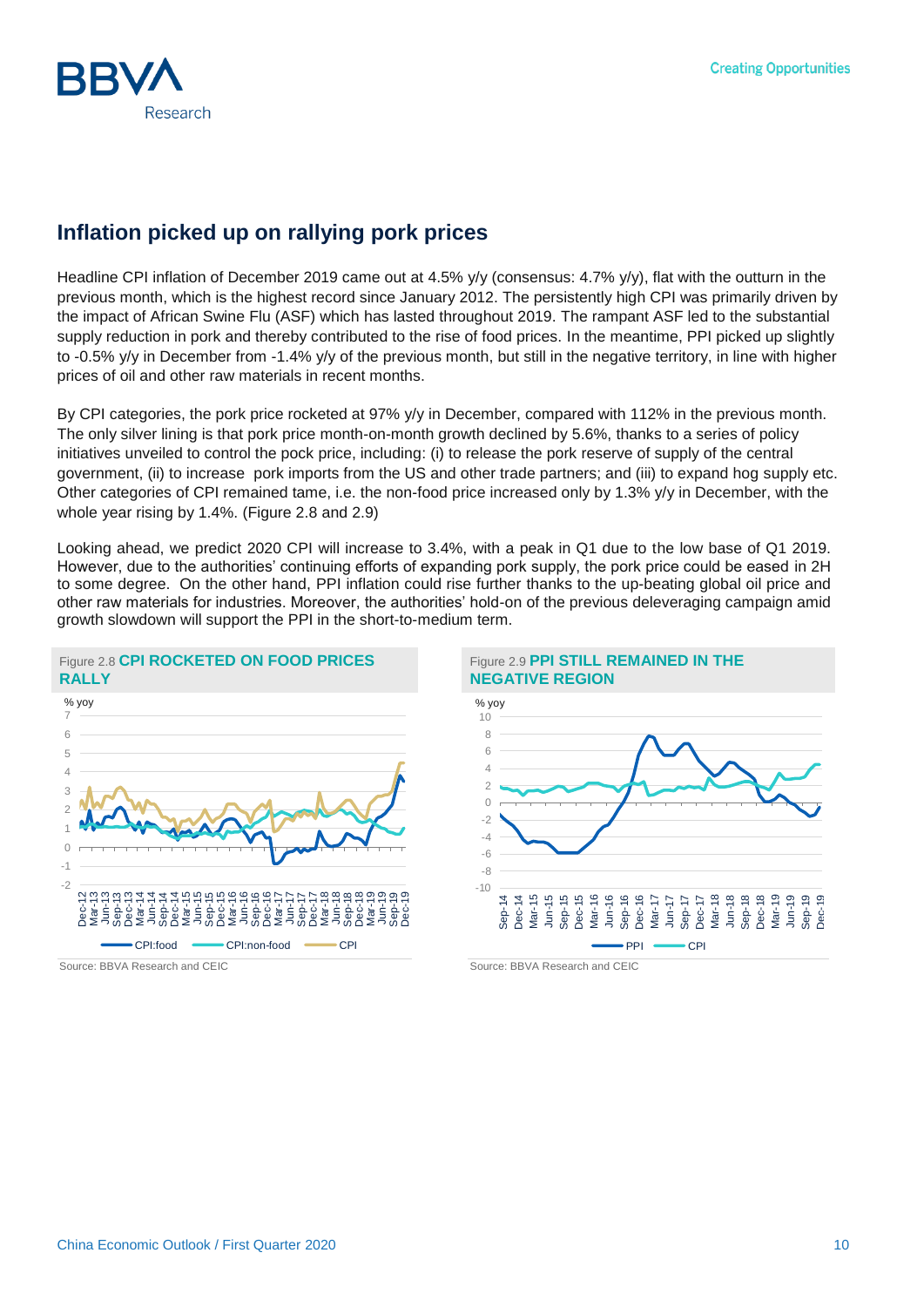## **Monetary easing helped to boost credit growth**

Research

In response to the growth slowdown amid the unsettled trade war with the US, the authorities unveiled a number of monetary measures to stimulate domestic demand starting from 2H 2018. More importantly, in order to solve the monetary policy transmission problem, one important move is the PBoC dropped the previous benchmark lending rate as the monetary policy rate and set the Loan Prime Rate (LPR) as the new target rate, which is expected to smooth the transmission mechanism. In 2019, the main monetary easing measures include two RRR cuts, lowering the LPR by three times to 4.15% at end-2019 and facilitating Small and Medium Enterprises (SMEs) financing.

These implemented pro-growth initiatives tended to lend strong support of credit growth. In this respect, total social financing (TSF) which is a broader gauge of total credit in the economy including both bank loans and other forms of shadow banking activities registered a visible growth. In particular, total social financing accelerated from RMB 1,754.7 billion to RMB 2,100 billion (Consensus: 1,650 billion) in December, although new yuan loans decreased slightly from RMB 1,388.1 billion to RMB 1,140 billion (Consensus: RMB 1,200 billion). (Figure 2.10) Altogether, M2 growth picked up significantly to 8.7% y/y from the previous month's reading of 8.2% y/y. (Figure 2.11)



Source: BBVA Research and CEIC Source: BBVA Research and CEIC

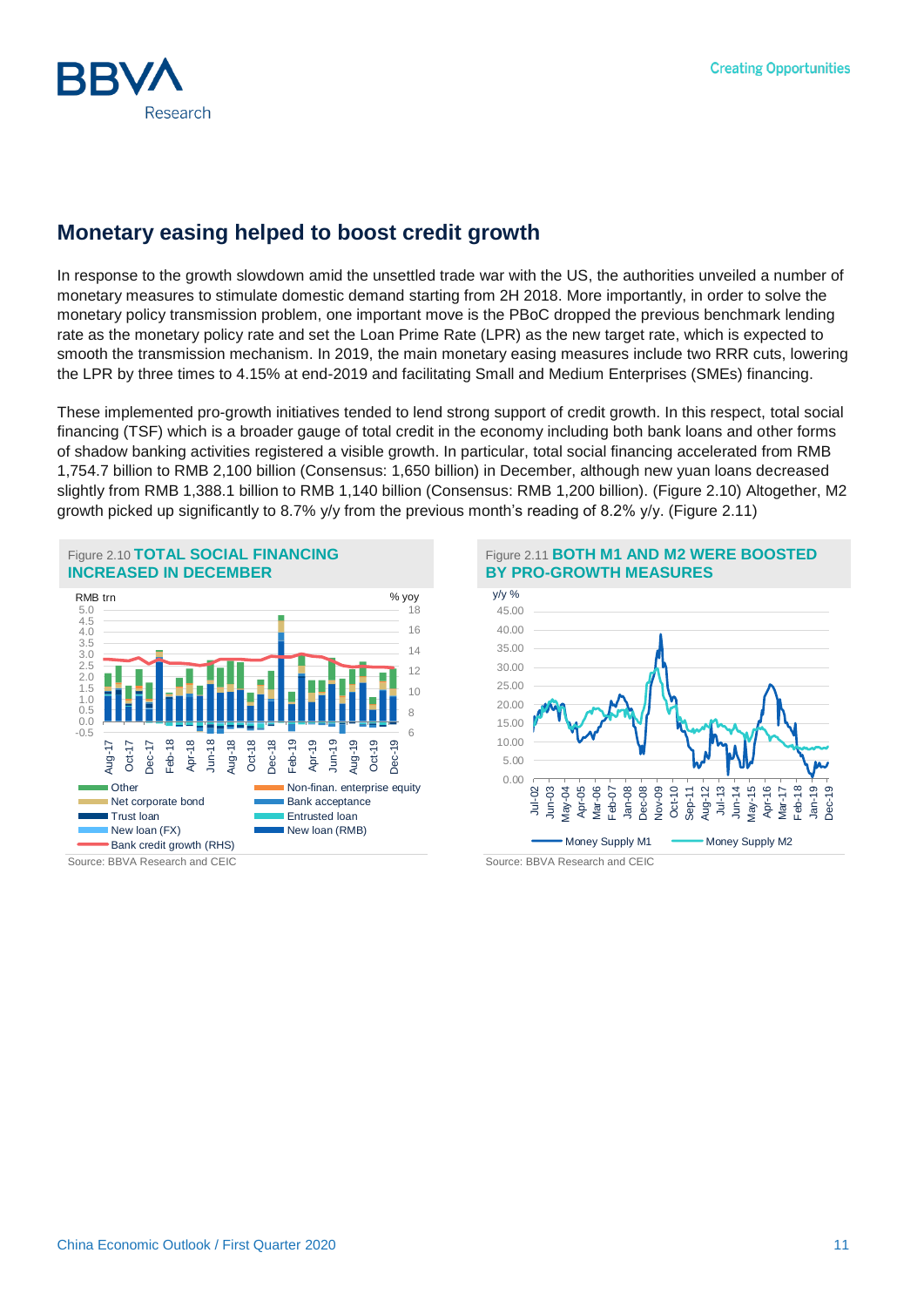

### **No expectation of large scale housing market easing measures**

The authorities have still insisted the standard line that "houses are for habitation, not for speculation" and reiterated their stance of containing housing prices throughout the country in order to avoid another round of housing bubbles amid easing measures. Generally speaking, housing prices stabilized in Q4, with a slower growth rate compared with that of Q3 2019. Meanwhile, the prices varied significantly from tier-1 to tier-3 cities.

In particular, for tier-1 cities, the average of tier-1 cities' price increased by 3.8% y/y for newly constructed commodity residential housing in December, compared with 4.9% y/y in the previous month; while for tier-2 and tier-3 cities, the price growth rate declined to 7.3% y/y and 6.7% respectively from 7.9% and 7% y/y in the previous month, but still much higher than that of the tier-1 cities.

Among the 70-city sample provided by the NBS, less and less cities reported month-on-month increase on their housing prices than that of in Q3. Specifically, there are 50 cities reported housing price increasing in December, compared with 63 cities in June and 53 cities in September, indicating a gradual housing price slowdown nationwide. (Figure 2.12 and 2.13)

The only silver lining of housing market in 2019 is the real estate investment which increased from 8.3% ytd y/y at end-2018 to 9.0% ytd y/y at end-2019. However, other key real estate indicators recorded a significant slowdown. In particular, property developer land purchases by volume, which is a leading indicator for the property sector, has slumped to -11.4% y/y ytd in 2019, a sharp contraction from 14.2% in 2018, indicating the housing market needs a longer time to bottom-out. In addition, declining residential sales, floor space started and floor space completed might indicate the real estate investment has already come to the peak and will slow soon. (Figure 2.14 and 2.15)

Traditionally, housing market is always a counter-cyclical adjustment tool to boost domestic demand in both related household consumption such as home appliance and investment in the property sector amid the growth slowdown. However, it adds to policymakers' concern of asset bubbles and could further hinder the authorities from doing more policy easing. Looking ahead, we do not expect a large scale of housing market easing measures in 2020. The authorities could maintain its tightening measures for longer this time, thanks to their belief that the property sector should be tightly controlled to achieve social stability and harmony. This was made evident by Beijing's conscious decision to exclude property markets from its current easing. Thus, the guideline of "houses are for habitation, not for speculation" will maintain in 2020.



Figure 2.12 **THE NEWLY CONSTRUCTED** 



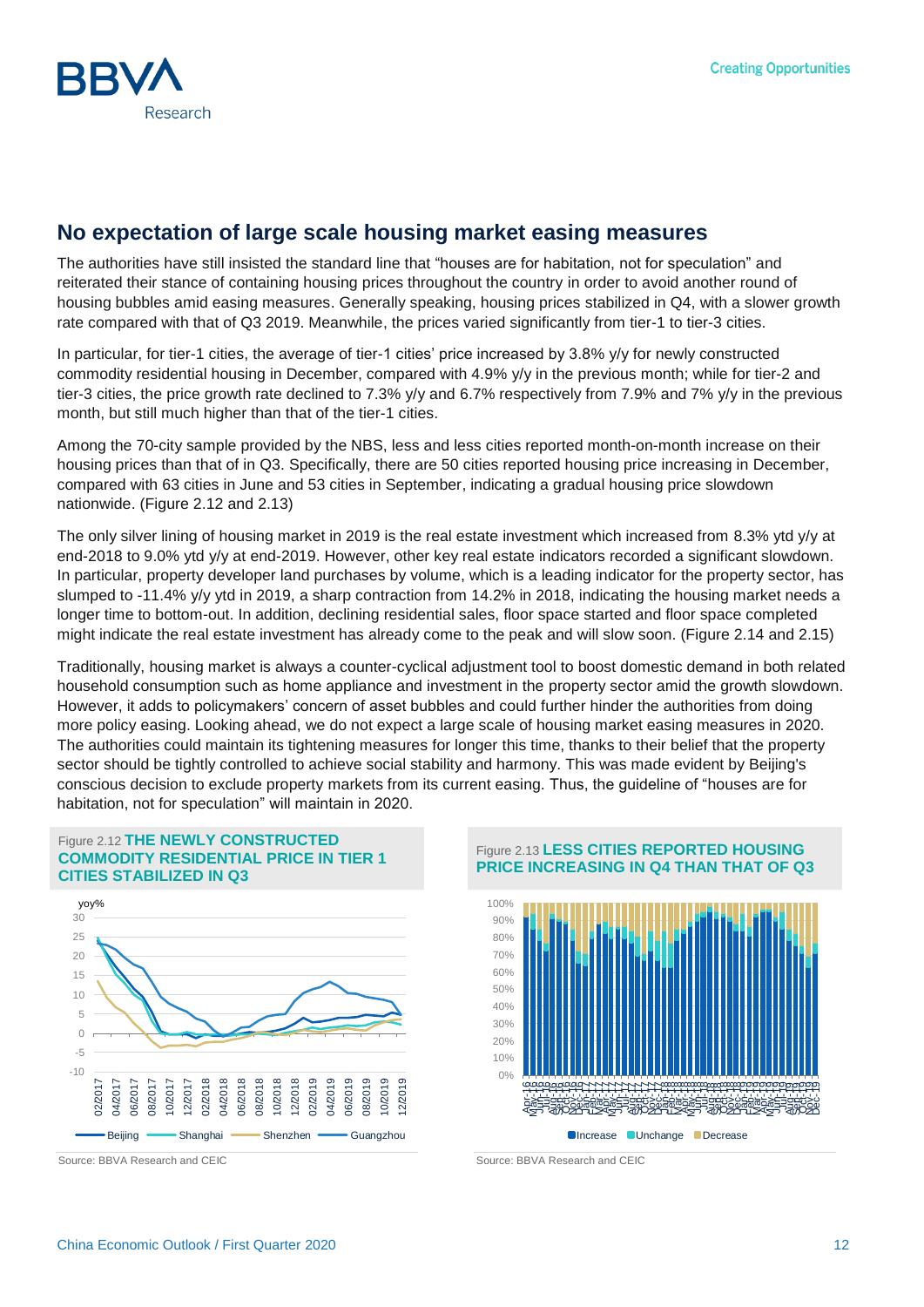



### **Recovery of exports and imports, rocketing RMB exchange rate after the phase-one deal**

Both exports and imports recovered significantly in December due to the achievement of phase-one deal by the US and China. In particular, exports increased significantly to 7.6% y/y in December from -1.3% y/y in the previous month (Bloomberg consensus: 2.9% y/y), while imports growth also accelerated largely to 16.3% y/y from 0.8% previously (Bloomberg consensus: 9.6% y/y). Altogether, the trade balance in December expanded from USD 36.72 billion to USD 46.79 billion (Bloomberg consensus: USD 45.7 billion). The combination of recovery of both imports and exports is expected to last for the following months as the buying US products request in phase-one deal will boost imports significantly while the tariff release in phase-one deal promotes exports. (Figure 2.16)



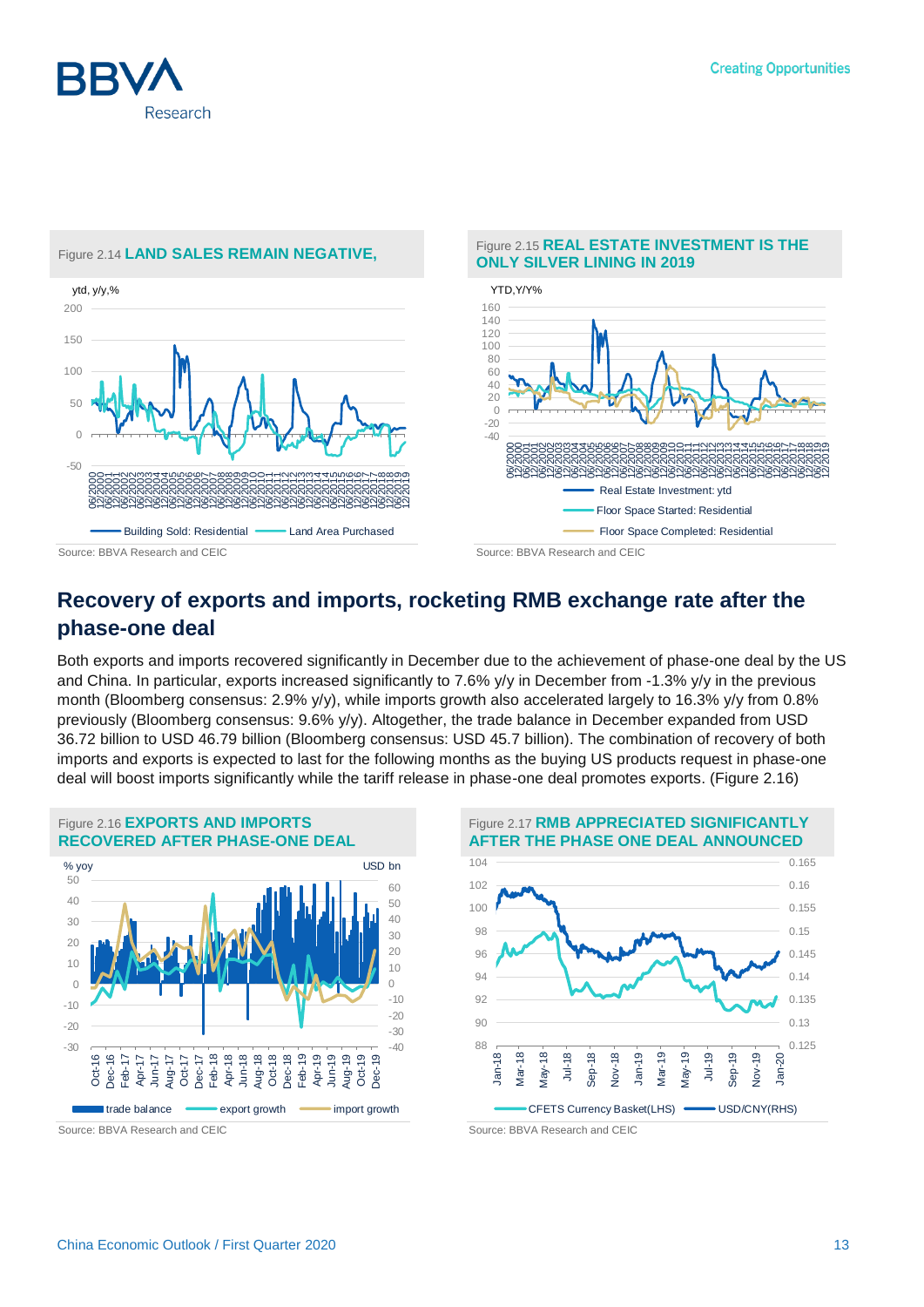

The RMB to USD exchange rate has appreciated significantly right after the phase-one deal was announced in December 2019. Accumulatively, RMB to USD exchange rate appreciated by 4%, from the peak at 7.18 in September to 6.89 at the current stage. That means, the RMB exchange rate went back to below 7 which is an important psychological level of the FX market participants. Based on this, the US immediately announced to lift the label of "currency manipulator" on China on January 14<sup>th</sup>, 2020, further pushed up the RMB to USD exchange rate.

In 2020, we believe that the RMB to USD exchange will still depend on the China-US trade talk progress. In our baseline scenario, in 1H 2020, two sides will focus on implementing the phase-one deal items, leading the RMB to USD exchange rate into an appreciating trend. However, any trade war escalation possibly in 2H 2020 might lead to a sharp depreciation of RMB exchange rate again. (Figure 2.17)

#### **Capital outflows still manageable**

Based on our capital outflow estimation model, the November capital outflow reached RMB 62.35 billion, larger than the October's outflow of RMB 13.69 billion. The accelerating capital outflow is mostly due to the foreign reserve change in November (November: USD -10 billion; October: USD 13 billion) and increasing valuation effect (November: USD 9.87 billion; October: USD -16.66 billion). (Figures 2.18) On the other hand, foreign reserves marginally increased to USD 3,107.92 billion in December from USD 3,095.59 billion in November. (Figure 2.19)

Altogether, we believe the capital outflow is still manageable: first, the RMB appreciation after the Phase-One deal announcement will support the capital inflows in the short term until the possible re-escalation in 2H 2020 dragging on RMB exchange rate; second, the PBoC still has implemented tight capital control, avoiding a large scale of capital flight outside the mainland China; third, the PBoC in the previous round of RMB depreciation due to the US-China trade war has not intervened the RMB by burning foreign reserve as what it did in the aftermath of 811 RMB reform in 2015. Thus, the capital outflows, although expanded in November, are expected to be still manageable in 2020.



Figure 2.19 **FOREIGN RESERVE MAINTAINS STABLE**



Source: BBVA Research and CEIC Source: BBVA Research and CEIC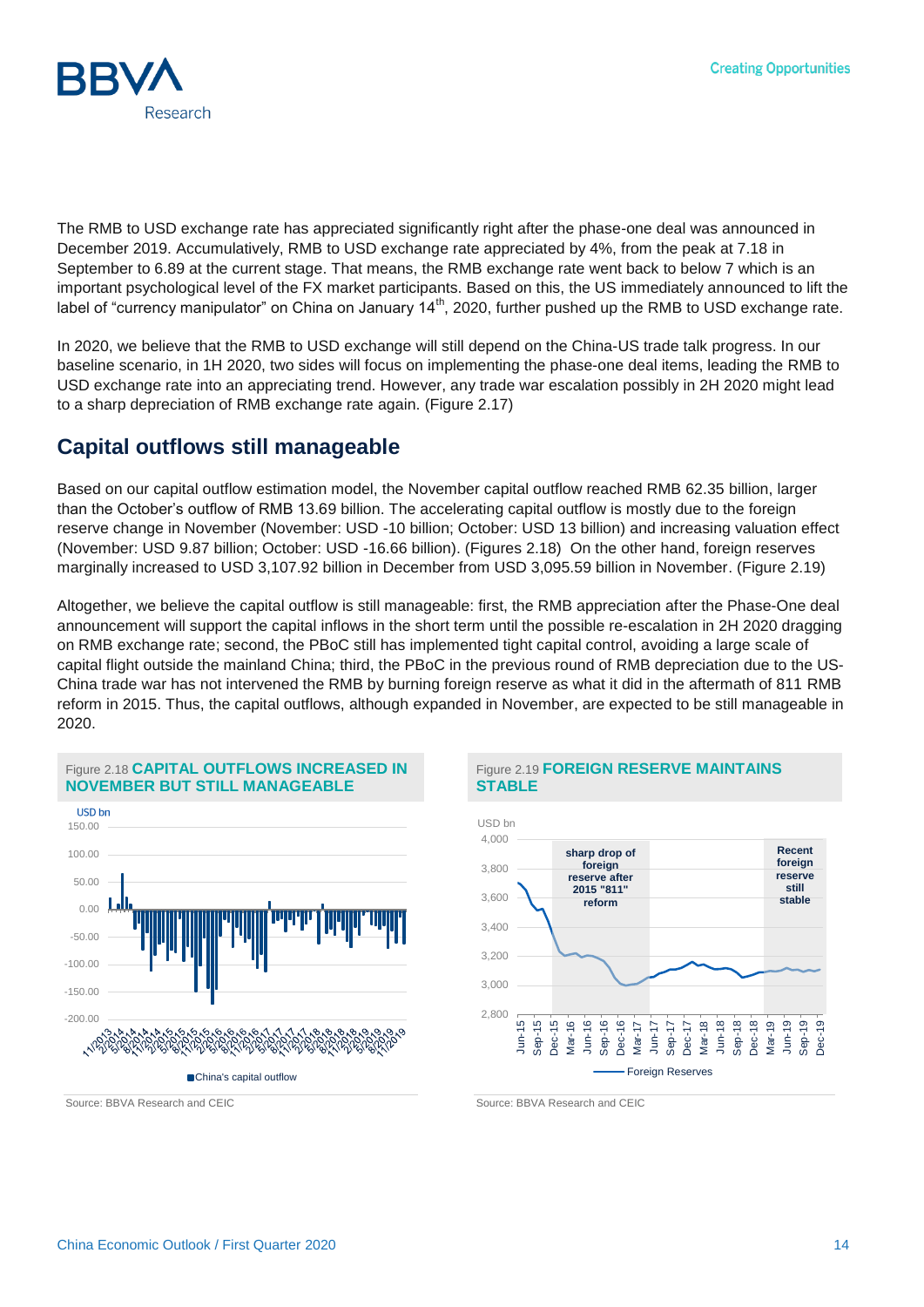

# <span id="page-14-0"></span>3. Phase-one deal boosts growth outlook

## **A modest recovery in 1H 2020, with more uncertainties in 2H**

The signing of China-US phase-one trade deal achieved a temporary truce for the ever-escalating China-US trade war. Although there exist grave suspicions in the market about the implementation of the deal, it does prevent the painful trade confrontations from spiraling to a calamity. We will dive in the details of the deal itself at a later stage. Here we focus on a broad picture of the Chinese economy and attempt to take stock of a number of tailwinds to growth in 2020, which, we believe, is to help China's economy to engineer a modest recovery in the coming months.

These pro-growth factors include: (i) the temporary truce of China-US trade war might substantially improve domestic confidence of both producers and consumers; (ii) the expansionary effect of previously implemented stimulus, in particular the RMB 2 billion tax cut in 2019, could be carried over to the new year of 2020; (iii) the stabilization of global economy, together with the reduced US tariffs contained in the phase-one trade deal, will lend more support to China's export sector; and (iv) the incoming construction of telecom 5G infrastructure might become a new growth engine.

However, more uncertainties might happen in the second half of the year as the US presidential campaign is bound to heat up toward the November election, which could be compounded by the progress of trade talks in next stages. Moreover, China is still subject to a series of domestic structural problems such as serious overcapacity in certain industries, the indebtedness of the corporate sector and the shrinking monetary and fiscal policy room. All of them will exert certain downward pressure on China's growth going forward.

On balance, we expect that growth will stabilize in 2020 despite of its long-term downtrend due to the structural problems in the economy. We therefore revise our prediction of 2020 GDP growth up to 5.8% from 5.6% which was set three months ago. Meanwhile, we maintain our growth forecast of 2021 at 5.6% as before. The pattern of growth might show a higher reading in 1H 2020 and a lower reading in the 2H when we envisage rising uncertainties in 2H. That being said, we project that GDP growth will be 5.9% y/y in Q1, 5.8% y/y in Q2 and Q3, and 5.7% in Q4.

We believe that our growth forecast is also in line with the government's intention to lower its official target this year. It is widely believed that a target of "around 6.0%" for 2020 is to be announced during the annual session of National People's Congress (NPC) in March 2020. Indeed, a growth rate of 5.8% could also meet one of Chinese authorities' preset long-term targets of doubling GDP between 2011 and 2020. This long-term target was downplayed by China's government over the past few years due to ever-increasing growth pressure. However, the recently concluded fourth national economic census revised 2018 GDP by 2.1%, making the target achievable even with a growth rate in 2020 lower than 6.0%.

More importantly, we anticipate the quality of growth to improve in 2020. In particular, we expect the financial sector to contribute a smaller share to GDP in 2020, which, on the flip side, reflects the prosperity of real activities. Meanwhile, firm profit decelerated significantly in 2019 to -2.1% ytd y/y (Jan to Nov 2019) from 10.3% ytd y/y at end-2018, which has a good chance to rebound this year due to low base effect.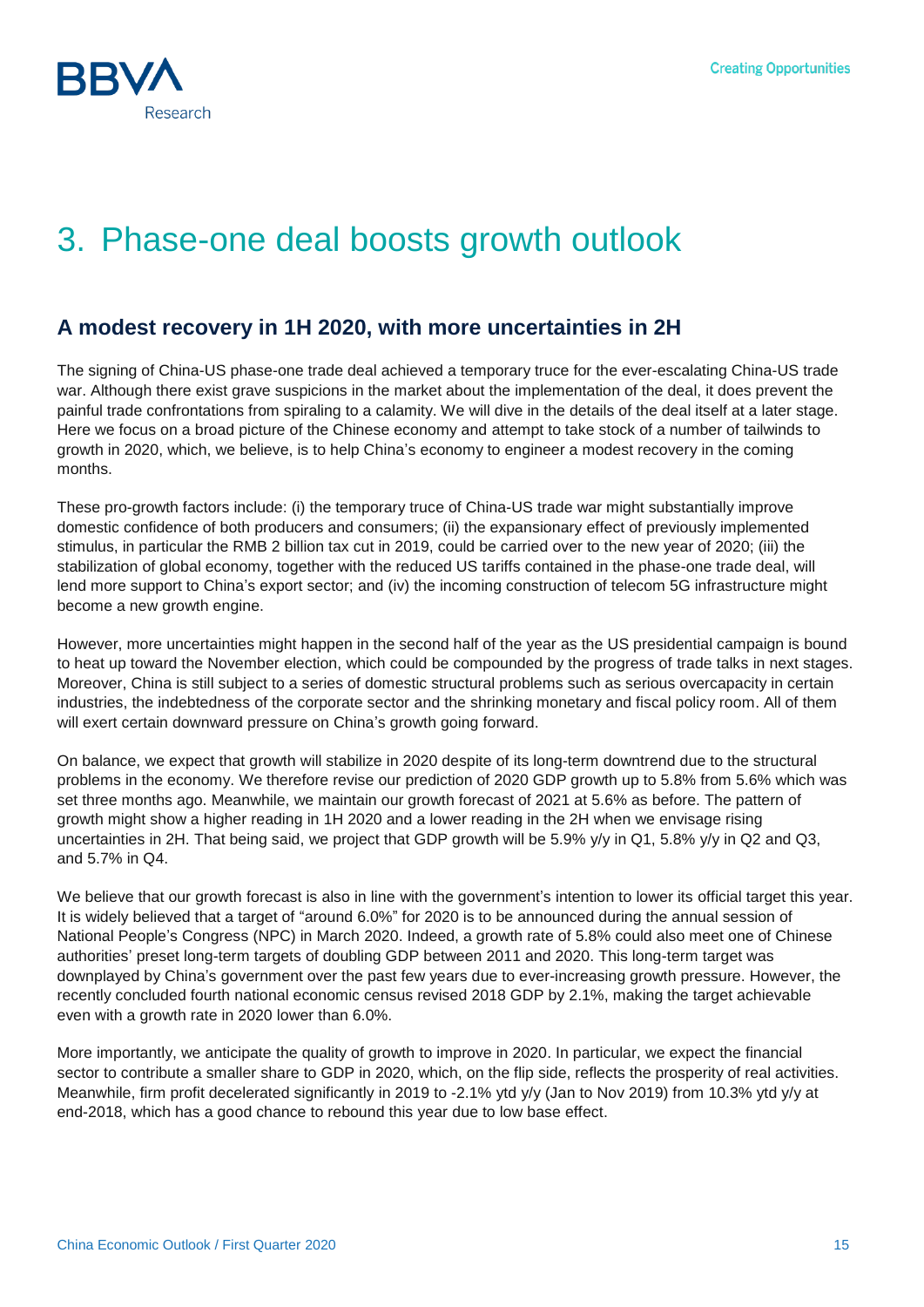

# **Inflation pressure is likely to endure in 2020**

In 2019, the outbreak of African Swine Fever (ASF) led to a disruption of pork production which sequentially pushed the annual average CPI up to a record high over the past year at 2.9%. In response, the authorities have implemented a series of policy initiatives to prop up pork production and mitigate supply-driven food inflation, including: (i) to release the pork reserve of supply by the central government, (ii) to increase pork imports from the US and other trade partners; and (iii) to expand hog supply etc.

Nevertheless, we are cautious about these measures' effectiveness in terms of arresting the fast increase in pork price. Thus far there doesn't exist effective ASF vaccine. That being said, the ASF could break out again at any time. Moreover, China produced and consumed almost the half of the world's pork production before the ASF outbreak. The outbreak of ASF last year is believed to halve China's pork production, making it impossible to meet such a large demand gap through imports.

Looking ahead, we predict 2020 CPI will increase to 3.4%, with a peak in Q1 due to the low base of Q1 2019. Although the higher CPI is driven by the supply side, its enduring feature will make monetary authorities be on the alert for potential spill-over effects to other food and non-food categories in the consumption basket.

## **Accommodative but measured monetary policy**

In 2019, the PBoC replaced its traditional benchmark lending rate with a more market-driven Loan Prime Rate (LPR), another step to deepening the reform of interest rate liberalization. (See our recent [China Economic Watch:](https://www.bbvaresearch.com/en/publicaciones/china-lpr-chinas-market-based-policy-rate/)  [LPR: China's market-based "policy" rate\)](https://www.bbvaresearch.com/en/publicaciones/china-lpr-chinas-market-based-policy-rate/) Recently, the PBoC stipulated that, starting from 1 March 2020, financial institutions should engage in negotiations with existing floating-rate loan clients to shift their pricing benchmark from the traditional lending rate to the LPR. In the meantime, the PBoC has been guiding the LPR to a low level in a bid to spur the subdue economy.

We expect the authorities will maintain their accommodative stance of monetary policy in 2020 as the downward pressure on growth, stemming from both external uncertainties and domestic structural problems, endures. Nevertheless, the monetary authorities are subject to a set of constraints for further monetary loosening. Chief among them is the indebtedness of the Chinese economy. According to the estimates of Bank for International Settlements (BIS), China's debt-to-GDP ratio surged to 254% as of end-2018 (our 2019 estimation: 261%) 2019 from 142% at end-2008. On top of debt-laden local governments and SOEs, China's household burden also experienced a fast rise over the past several years. In particular, the ratio of Chinese household loans to disposable income surged significantly to 86% in 2018 (our 2019 estimation: 89%) from 31% in 2008. Therefore, the authorities have to be very carefully when they use monetary easing to stimulate economy, so as not to aggravate the debt problem in the economy.

Moreover, the prospective shrinking current account surplus, due to the substantial increase in the purchase of US goods and services stipulated in the phase-one trade deal with the US, together with the supply-driven food inflation, will limit the room of policy loosening too.

All in all, we expect that the central bank will prefer to use quantitative tools, including the adjustment of required reserve ratio (RRR), Medium-term Lending Facility (MLF) and other forms of open market operation; especially at the beginning of the year. Except for the one RRR cut in January, we envisage additional 2 cuts in the RRR (with each by 50 bps) to be enacted in the rest of the year. The PBoC will also guide the LPR to a lower level, most likely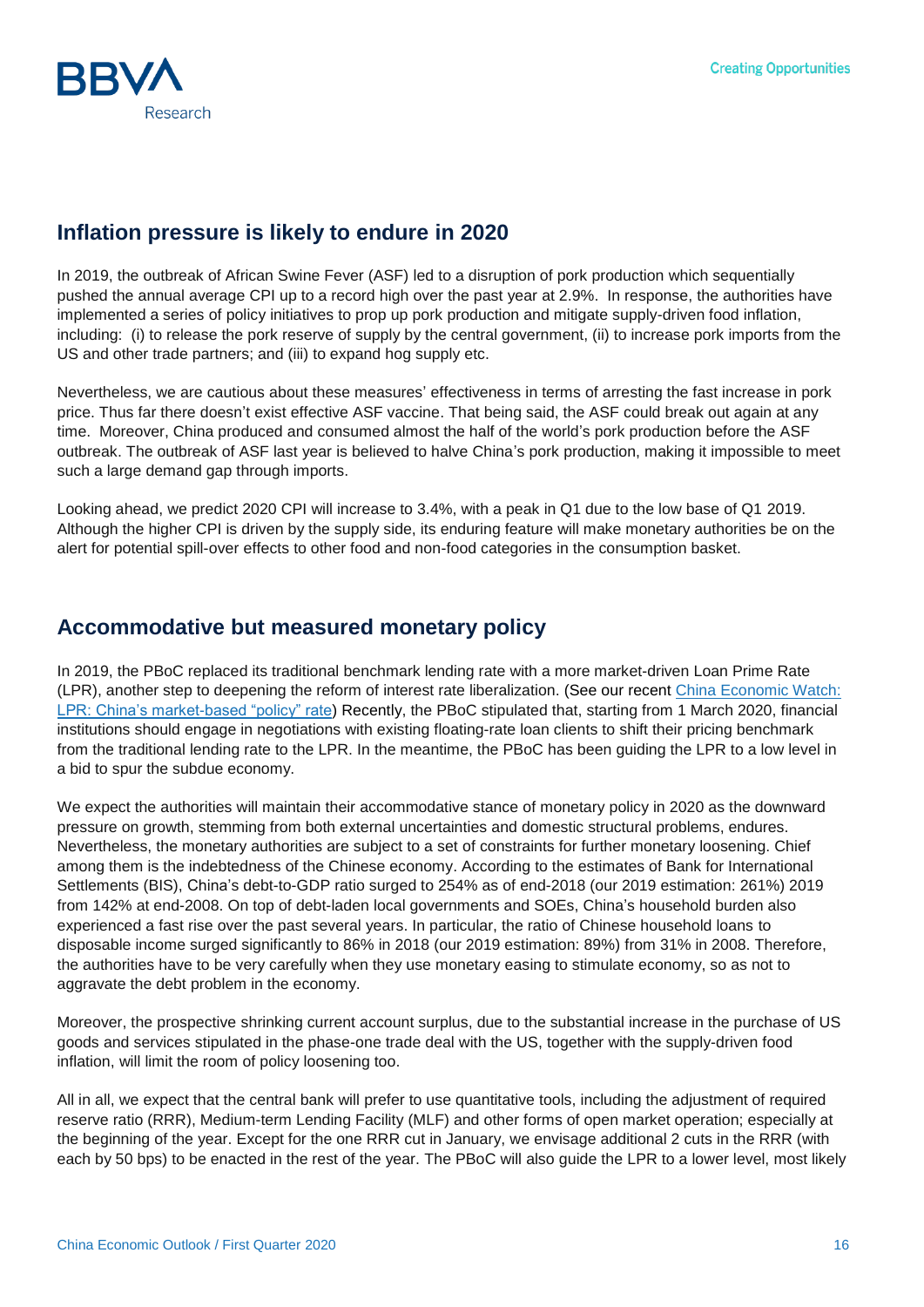



in the second half of the year when the majority of outstanding commercial loans finish their benchmark rate transition. Our end-year forecast of LPR is 3.9% for 2020, 20 bps lower than the current level (5 LPR cuts total).

# **Pro-growth fiscal measures continue to buoy growth**

Since the second half of 2018, China's authorities have started to lean more on fiscal measures, in particular those enacted by the central government, to spur growth, which, to a large extent, mirrored policymakers' increasing concerns over the debt-laden balance sheets of Chinese firms and local governments. At the beginning of 2019, the authorities unveiled an unprecedented tax cut package, of which the authorities reported the realized tax cut amounted to RMB 2.36 trillion within the year.

In addition, the central government issued special-purpose local government bond (SPLGB) of RMB 2.15 trillion in 2019 to provide funds for local governments to expand infrastructure projects. They also relaxed the regulations of fund use for SPLGB so that the local governments can leverage SPLGB funds to construct more projects. In particular, the authorities have already front-loaded 1 trillion yuan (equivalent to around USD 142.07 billion) of the 2020 local government special bonds quota to December 2019. Thus, we expect the special-purpose local government bond will further increase to RMB 3.4 trillion in 2020.

We expect that the authorities will maintain an expansionary stance for fiscal policy in 2020. The fiscal balance to GDP ratio will likely to be expanded to around 3% this year from 2.8% last year. The authorities also promised to deploy more tax cuts in 2020, although the magnitude of new tax cut package must be smaller than that in 2019.

It is noted that the thrust of 2019 tax cut package is the overhaul of VAT and personal income tax system. Therefore, the effects of tax cuts in 2019 should be carried over to this year and continue to sustain the economy. It is all the more so because people's fragile confidence could hold back consumption and investment in 2019. After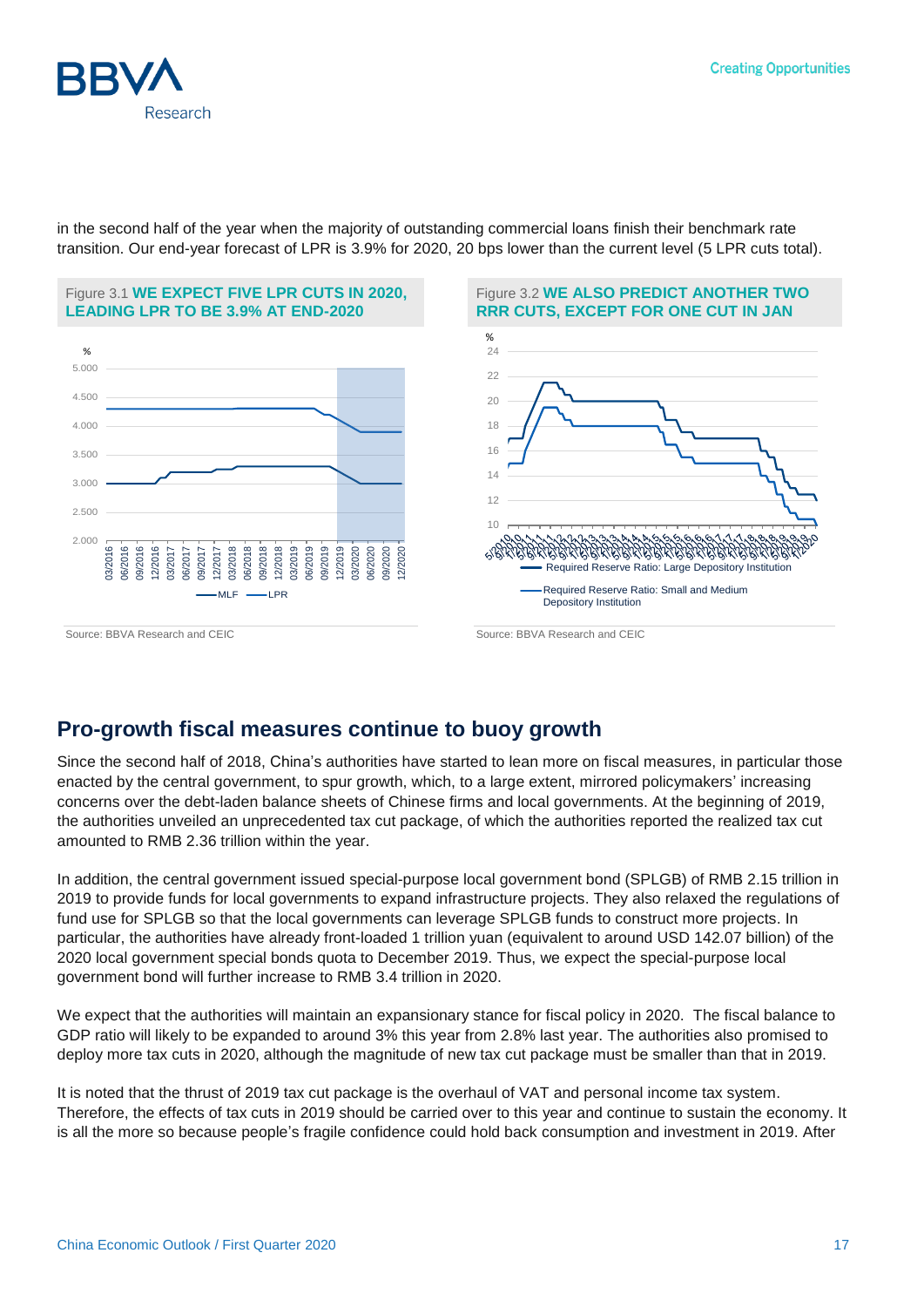

the inkling of the phase one trade deal with the US at the beginning of this year, the multiplier effect of 2019 tax cut package could become more visible in 2020.

### **The implications of phase-one deal on China's economy**

The US and China signed the phase-one deal on January 16th in Washington DC, achieving a temporary truce. We summarize the main points of the phase-one deal as below:

- (i) Intellectual property: China agreed to beef up its intellectual property protections in several ways to make it easier for US companies to seek recourse in both civil and criminal proceedings for the theft of trade secrets, without disclosing confidential business information. The deal also includes stricter measures related to patents, trademarks and geographical indications to prevent piracy and counterfeiting.
- (ii) Technology transfer: China pledged not to force US companies to hand over their technology to its authorities in exchange for access to its market. In the deal, China said it would not force US companies to hand over technology in M&A and investment transactions when seeking licensing or other administrative approvals.
- (iii) Food and agriculture: China agreed to loosen some longstanding barriers to trade in food and agriculture mostly related to health standards — that had applied to products including infant formula, poultry, beef, pork, rice and pet food. It also makes it easier for US grain producers to obtain biotech-related approvals for genetically modified crops.
- (iv) Financial services: China has pledged a series of measures to open its financial services sector to US competition, in areas ranging from banking services to credit ratings, electronic payment services, asset management and insurance. The US has also made some reciprocal promises to allow some Chinese financial services to receive non-discriminatory regulatory treatment in the US.
- (v) Macro and exchange rate policies: Both the US and China largely reaffirmed pledges made to the G20 and IMF not to devalue their currencies to benefit their exporters, in order to maintain a market-based exchange rate, and to publicly disclose their foreign exchange positions. They specifically noted that any alleged violations of the terms of the deal would be subject to enforcement, which could mean invoking consultations with the IMF or even imposing unilateral tariffs.
- (vi) Purchase: China agreed to buy \$200bn more in US goods than it did in 2017, the baseline before the start of the trade war, over the course of two years. The two-year total includes \$77.7bn in additional manufacturing purchases, from aircraft to cars, iron and steel to machinery and pharmaceuticals. It also includes \$52.4bn in purchases of energy products, like crude oil and liquefied natural gas, and \$32bn in purchases of farm goods including oilseeds, meats, grains and seafood. The deal also allocates \$37.9bn for the purchase of services, such as cloud computing, financial services, travel and tourism.
- (vii) Dispute settlement: The agreement creates a framework for top officials from both countries to meet regularly to try to address alleged violations. But if the dispute is not resolved after meetings involving China's vicepremier and the US trade representative, either side can impose punitive measures, such as tariffs, without a "counter-response", as long as the action was taken in "good faith."

The signing of phase one trade deal is welcome news to not only two signing sides but also the world economy in terms of easing the disruption of global supply chain and reinforcing public confidence. Unlike some observers to the US-China trade war, we don't doubt the seriousness of China's side to implement the items included in the deal. Indeed, some of elements in the deal such as the elimination of forced tech transfer, strengthening IP protection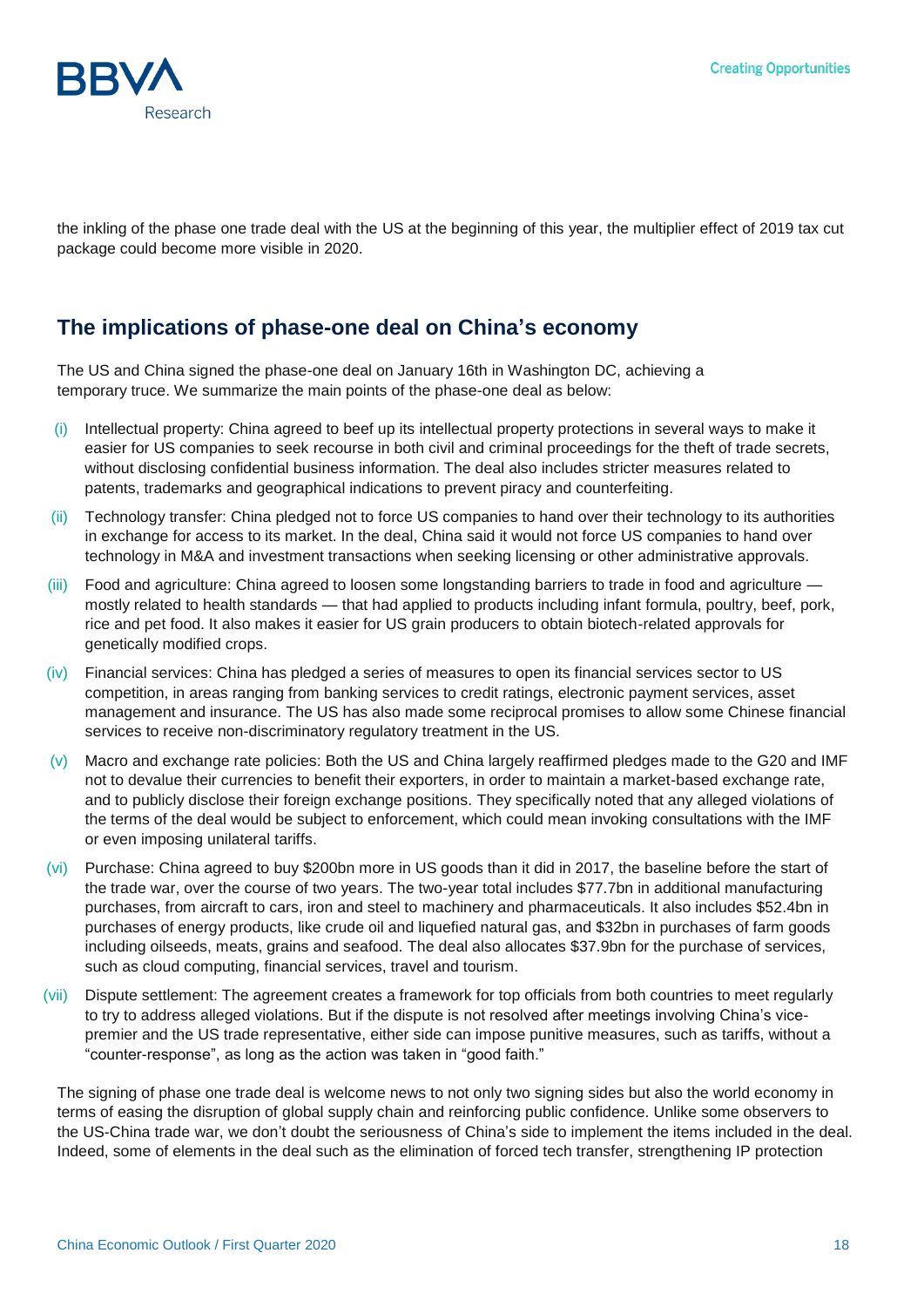

and opening-up domestic market will benefit China's economy in the long run despite their short-term shocks to the country's domestic vested interest.

China's authorities have been aware of it well and already taken efforts to make progress in these areas. For example, Chinese government promulgated a new version of Foreign Investment Law in 2019, which has become effective from January 1, 2020, together with Regulations on Optimizing Business Environment and Negative List etc., indicating the authorities' willingness to leverage trade negotiations to push forward domestic reforms.

However, the implementation of the above elements in the deal is not easier to be verified, which is compounded by the truth that the authorities might need to amend more domestic laws and regulations to comply with the requirements listed in the deal. Another point of fragility comes from the special dispute solution mechanism of the deal, which relies on bilateral negations but lacks an impartial third party to arbitrate.

In our opinion, the core part of the phase-one trade deal is China's explicit targets of purchasing US products in the next couple of years. Compared to other elements in the deal, this part is easier to be verified, reducing the chance of causing new disputes. However, its implementation could exacerbate China's trade relations with other important trade partners, if they find a lot of export orders from China shift to the US because of the US-China trade deal ; or exert great knock-on impacts on some domestic sectors (in particular the agriculture); or even both.

Looking ahead, we expect the phase-one trade deal could help to abate the ever-increasing trade tensions between these two largest country economies in the world. Despite the uncertainties and doubts about it, the outlook of the deal might not be as dim as many people think. Actually Trump administration has put due political capital in the signing of the deal. Reneging on the deal also means huge costs for President Trump and his team, in particular in the year of president election. Just think about how US farmers will react when they have made investment to expand product for the promised Chinese orders and then find the President tear up the deal again. That being said, the phase one trade deal could become a headwind to growth, at least throughout the year.

In the long run, we acknowledge that the following phase-two deal is still a far cry since it presumably consists of several thorny issues such as SOEs subsidies and invisible barriers to US internet giants. In addition, the tensions in other areas between China and the US could continue to escalate despite the signing of the phase one deal. For example, the US efforts to stop China from climbing up the supply chain in high tech sector is likely to persist, which could bring additional downward pressure on China's growth (Please refer to our China Economic Watch: [Gauging the impact of US tech war on China: an input-output table analysis\)](https://www.bbvaresearch.com/en/publicaciones/china-gauging-the-impact-of-us-tech-war-on-china-an-input-output-table-analysis/).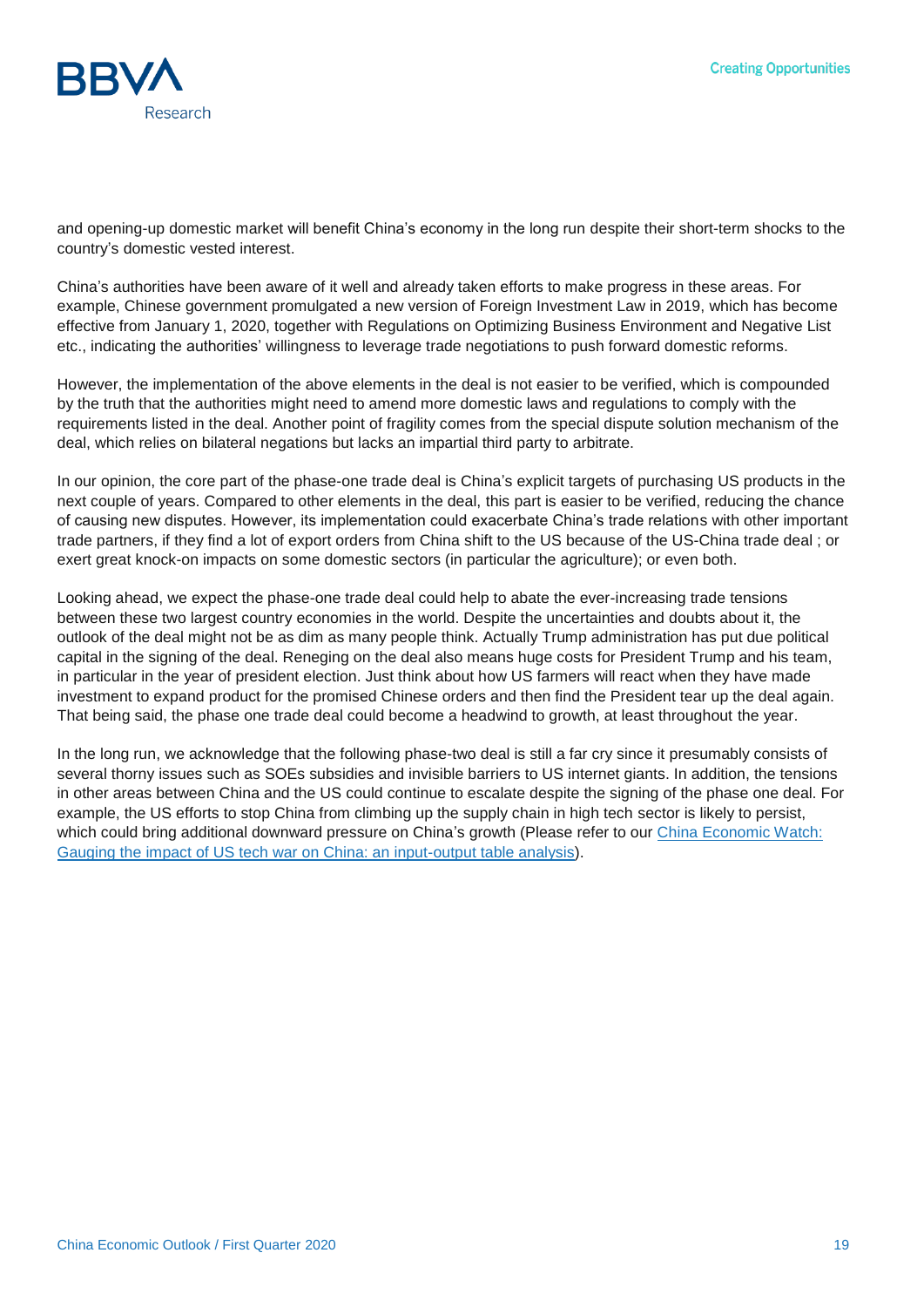

#### Figure 3.3 **WE MAINTAIN OUR 2020 GDP FORECAST AT 5.8%**



#### Figure 3.4 **WE RAISE OUR 2020 CPI PREDICTION FROM 2.5% TO 3.4%**



Source: BBVA Research and CEIC Source: BBVA Research and CEIC

#### Table 3.1 **ECONOMIC INDICATORS FORECASTING**

|                            | 2017 | 2018   | 2019           | 2020(f) |
|----------------------------|------|--------|----------------|---------|
| <b>GDP</b> (%, YoY)        | 6.9  | 6.6    | 6.1            | 5.8     |
| Inflation (average, %)     | 1.7  | 2.1    | 2.9            | 3.4     |
| Fiscal balance (% of GDP)  | $-3$ | $-2.6$ | $-2.8$         | $-3$    |
| Current account (% of GDP) | 1.4  | 0.4    | $-0.1$         | $-0.1$  |
| Loan Prime Rate (LPR) (%)  | 4.35 | 4.35   | 4.15           | 3.9     |
| Exchange rate (CNY/USD)    | 6.5  | 6.88   | $\overline{7}$ | 6.9     |
| (f) Forecast.              |      |        |                |         |

Source: BBVA Research and CEIC

#### Table 3.2 **ECONOMIC INDICATORS FORECASTING: DECOMPOSITION BY EXPENDITURE**

|                                   | 2017    | 2018    | 2019(f) | 2020(f) |
|-----------------------------------|---------|---------|---------|---------|
| Real GDP (%, YoY)                 | 6.90    | 6.50    | 6.1     | 5.80    |
| Private consumption               | 6.2     | 6.2     | 5.8     | 5.7     |
| Public consumption                | 8.7     | 8.5     | 10      | 7       |
| Investment                        | 6.9     | 6.5     | 6.7     | 6.4     |
| <b>Domestic Demand (cont. pp)</b> | 6.98    | 6.61    | 6.30    | 5.90    |
| <b>Exports</b>                    | 11.6    | 3.9     | 2.9     | 2.8     |
| <b>Imports</b>                    | 11.8    | 4.05    | 3.3     | 3.6     |
| External demand (cont. pp)        | $-0.12$ | $-0.12$ | $-0.20$ | $-0.1$  |

(f) Forecast. Source: BBVA Research and CEIC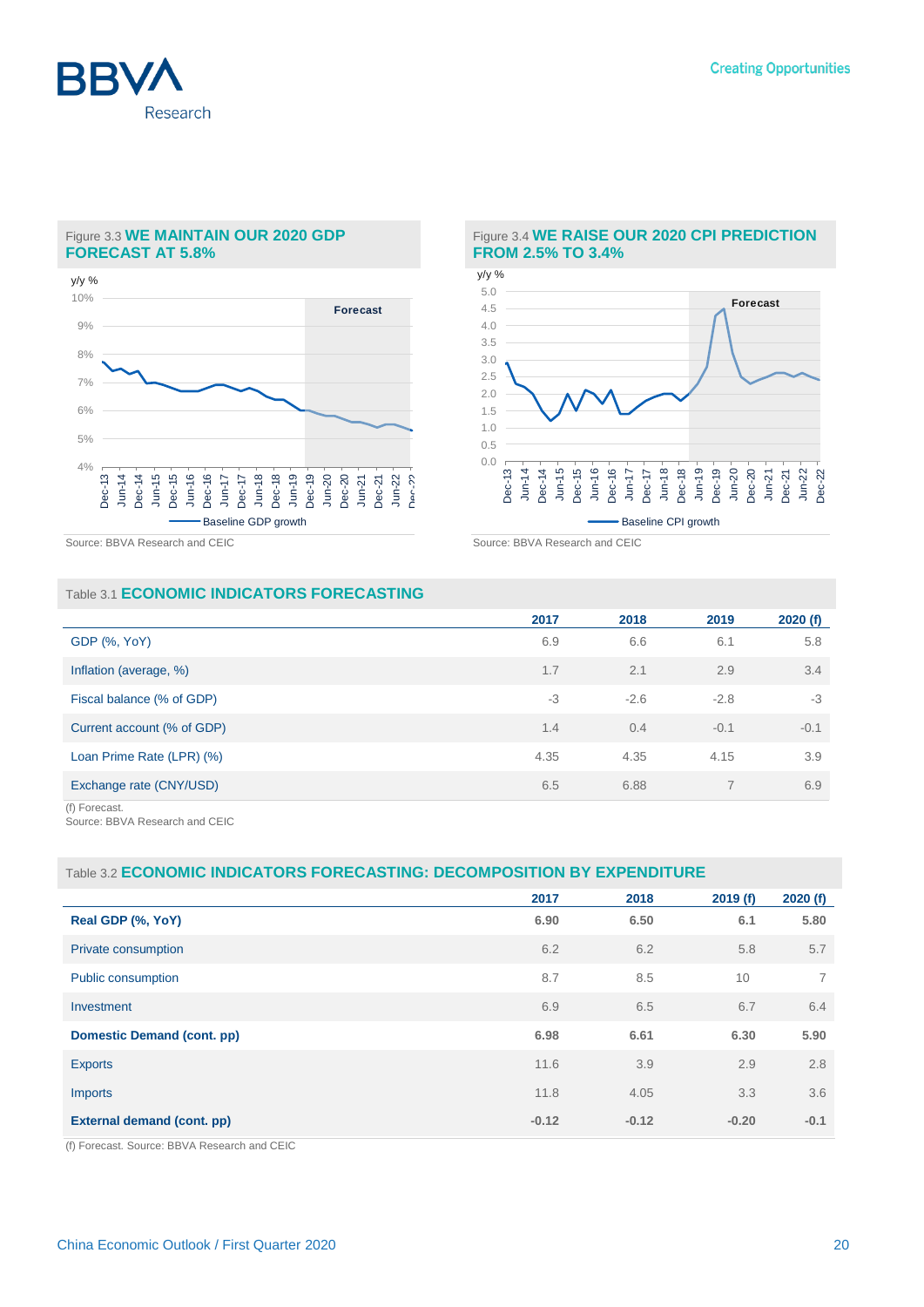

### **Phase-one deal to confine the currency fluctuation within a narrow range**

As part of the phase-one trade deal, the US government officially lifted China's currency manipulator label on January 14<sup>th</sup>, which was posted on China right after the RMB exchange rate plunged in August 2019. Moreover, the phase-one trade deal stipulates that China should refrain from currency devaluations to seek trade advantage and also increases transparency of information sharing about government foreign exchange operations such as currency market interventions.

Looking ahead, we believe that in 2020 the RMB exchange rate, in particular the one against the USD, will be still dominated by the China-US trade relations. In our baseline scenario elaborated in the previous section, we expect that the implementation of phase-one trade deal will lead to the improvement in both external environment and domestic confidence, which will facilitate growth stabilization and as a consequence, send the exchange rate to a modestly stronger level. However, we don't expect this round of appreciation will bring the exchange rate back to the level prior to the eruption of trade war for two reasons: first, a large part of previously imposed punitive tariffs on Chinese exports remain in place; second, the promised purchase from the US will further narrow China's surplus under current account, which we estimated to be lower than USD -18 billion or -0.11 % of GDP as of 2020. (See our [Economic Watch: China | When its current account turns deficit…\)](https://www.bbvaresearch.com/en/publicaciones/china-when-its-current-account-turns-deficit/)

In 2H 2020, new uncertainties could emerge surrounding China-US trade relations, adding more volatility to the exchange rate. For the positive side, China is likely to arrest the fast depreciation of the currency so as not to aggravate the trade relation with the US. On balance, we forecast the end-2020 CNYUSD stands at 6.9 while it fluctuates within a narrow range of 6.7-7.1 through the year.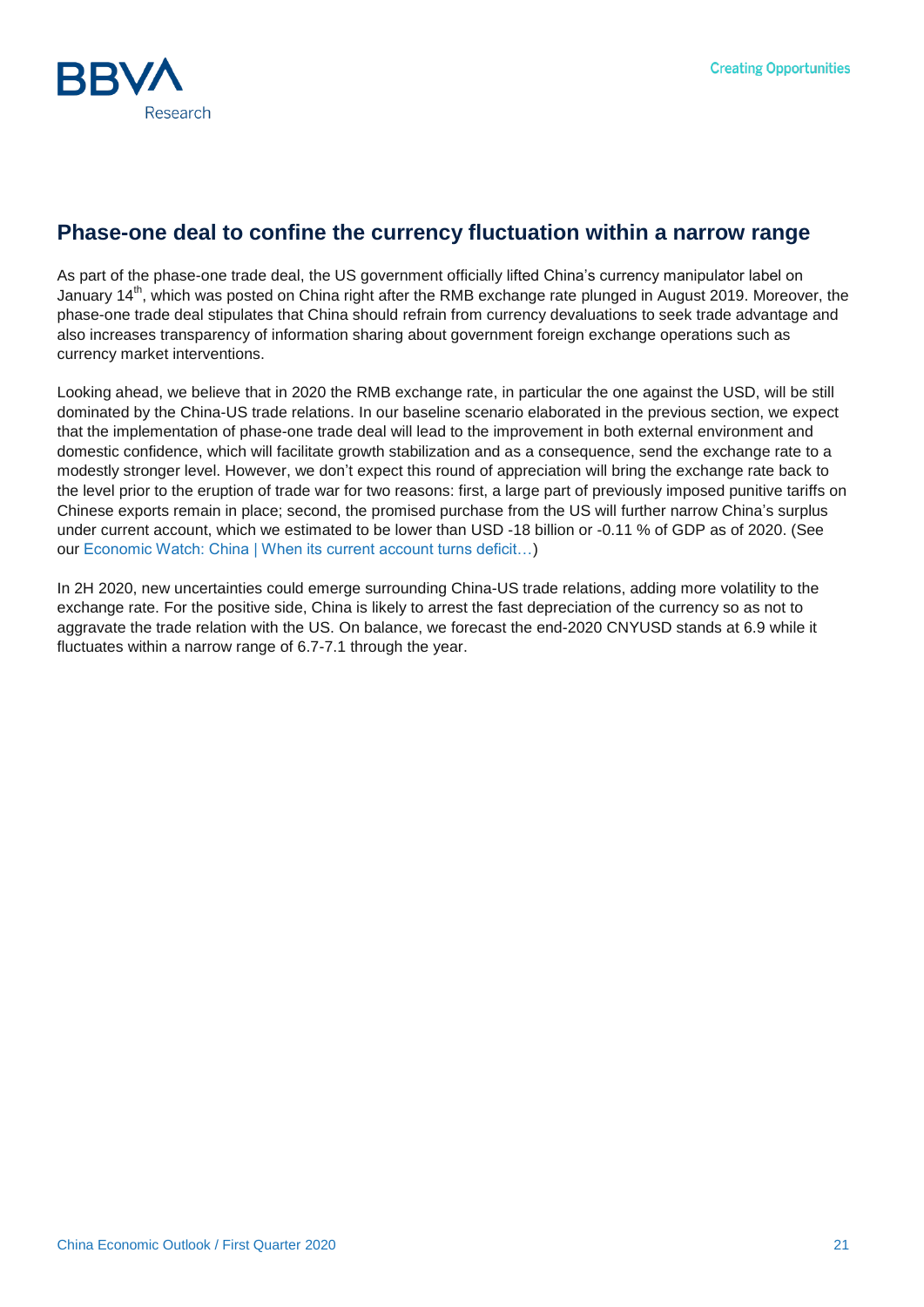

# <span id="page-21-0"></span>4. Risks are still to the downside

Despite a modest recovery at end of 2019, the world's second-largest economy has yet to stabilize amid the trade war with the US and domestic structural obstacles. That explains why most economists remain sober about China's growth outlook as demand at home and abroad both weakened. Although we expect 1H 2020 will have some recovery due to the signing of phase-one deal, growth slowdown trend remains in the medium to long term.

The unsettled trade war between the US and China as the largest external shock remains the prime risk throughout 2020. Even though the phase-one deal was assigned recently, uncertainties around the future phases of trade talks in the 2H 2020 still remain. Beyond that, a tech war between the US and China will last for a longer time. Other possible risks include the rising leverage of local government debt and corporate debt due to the current round of easing monetary and fiscal measures, the shrinking room of monetary and fiscal policy and the outbreak of Wuhan coronavirus etc.

First, uncertainties of the future rounds of trade war talks still remain. As discussed in the previous section, although the US and China are now entering into a "deal" track from "bilateral tariff imposing", uncertainties of the future phases of deal remain, especially in 2H 2020. Firstly, US-China trade talk will become more politicized as Trump will use it as a tool to win his 2020 US president election in November 2020. Secondly, compared with the phase-one deal which includes some issues that are easier to solve, the future phases of the deals have more difficult items to negotiate, such as technology transfer, China's structural reform and SOE subsidies etc. Thirdly, China's authorities are fully aware of the risk that Trump might not successfully secure his second president term thus China's leaders might be reluctant to use their own political capital to reach a transitory deal with the current US administration in short term.

Second, the easing monetary and fiscal measures starting from 2H 2018 might lead to debt overhang problem again. According to the BIS statistic, Chinese overall Adjusted Credit to the Nonfinancial Sector to GDP ratio became 261.5% in Q2 2019, increasing significantly from its stabilizing ratio of 254.6% in 2018. The Washingtonbased Institute of International Finance (IIF) also estimated that in the first quarter of 2019, the total amount of corporate, household and government debt in China hit an eye-watering 303% of GDP. Although the authorities have said time and again that its borrowings are manageable, but policy levers are hampered by the risk that choking off further debt could accelerate the slowing of economic growth that is already underway. It remains a challenge for the authorities to strike a balance between stabilizing the debt level and stimulating growth.

Third, compared with the previous downturn business cycles, the monetary and fiscal policy room for Chinese authorities shrinks. On the monetary policy front, the above-stated debt overhang problem is the main constraint. Except for this, the deteriorating external sector, such as a shrinking current account to GDP ratio (expect to be negative in the future years), an accelerating capital outflow and a decreasing foreign reserve, also restricts monetary easing. In addition, the recent CPI rocketing becomes the new constraint of monetary policy. On the other hand, the main factor leading to the fiscal policy room shrinking is the declining of government revenues especially the land sales revenues amid growth slowdown.

Finally, the outbreak of Wuhan coronavirus becomes the new threat of the economy. In particular, deaths from China's new virus rose to 17 till now with more than 540 cases confirmed, increasing fears of contagion from an infection suspected to originate from illegally-traded wildlife. Contrasting with its secrecy over the 2002-03 SARS that killed nearly 800 people, the government has closed the Wuhan city this time and given regular updates to try to avoid panic as millions travel for the Lunar New Year. Although the outlook of the Wuhan coronavirus is uncertain at the current stage, its expansion in the future might pose more threat on Chinese economy.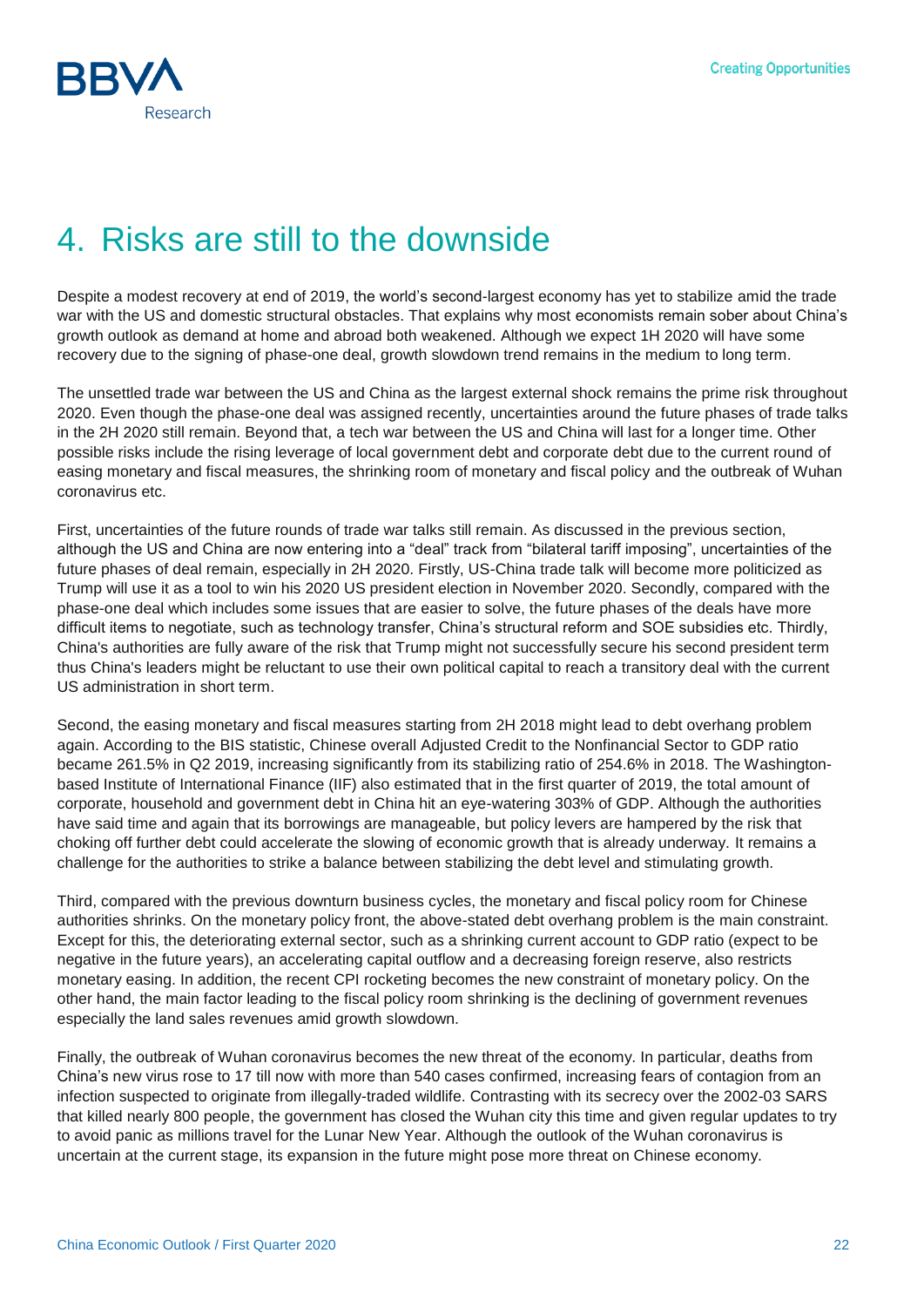

### **DISCLAIMER**

This document has been prepared by BBVA Research Department. It is provided for information purposes only and expresses data, opinions or estimations regarding the date of issue of the report, prepared by BBVA or obtained from or based on sources we consider to be reliable, and have not been independently verified by BBVA. Therefore, BBVA offers no warranty, either express or implicit, regarding its accuracy, integrity or correctness.

Any estimations this document may contain have been undertaken according to generally accepted methodologies and should be considered as forecasts or projections. Results obtained in the past, either positive or negative, are no guarantee of future performance.

This document and its contents are subject to changes without prior notice depending on variables such as the economic context or market fluctuations. BBVA is not responsible for updating these contents or for giving notice of such changes.

BBVA accepts no liability for any loss, direct or indirect, that may result from the use of this document or its contents.

This document and its contents do not constitute an offer, invitation or solicitation to purchase, divest or enter into any interest in financial assets or instruments. Neither shall this document nor its contents form the basis of any contract, commitment or decision of any kind.

With regard to investment in financial assets related to economic variables this document may cover, readers should be aware that under no circumstances should they base their investment decisions on the information contained in this document. Those persons or entities offering investment products to these potential investors are legally required to provide the information needed for them to take an appropriate investment decision.

The content of this document is protected by intellectual property laws. Reproduction, transformation, distribution, public communication, making available, extraction, reuse, forwarding or use of any nature by any means or process is prohibited, except in cases where it is legally permitted or expressly authorised by BBVA